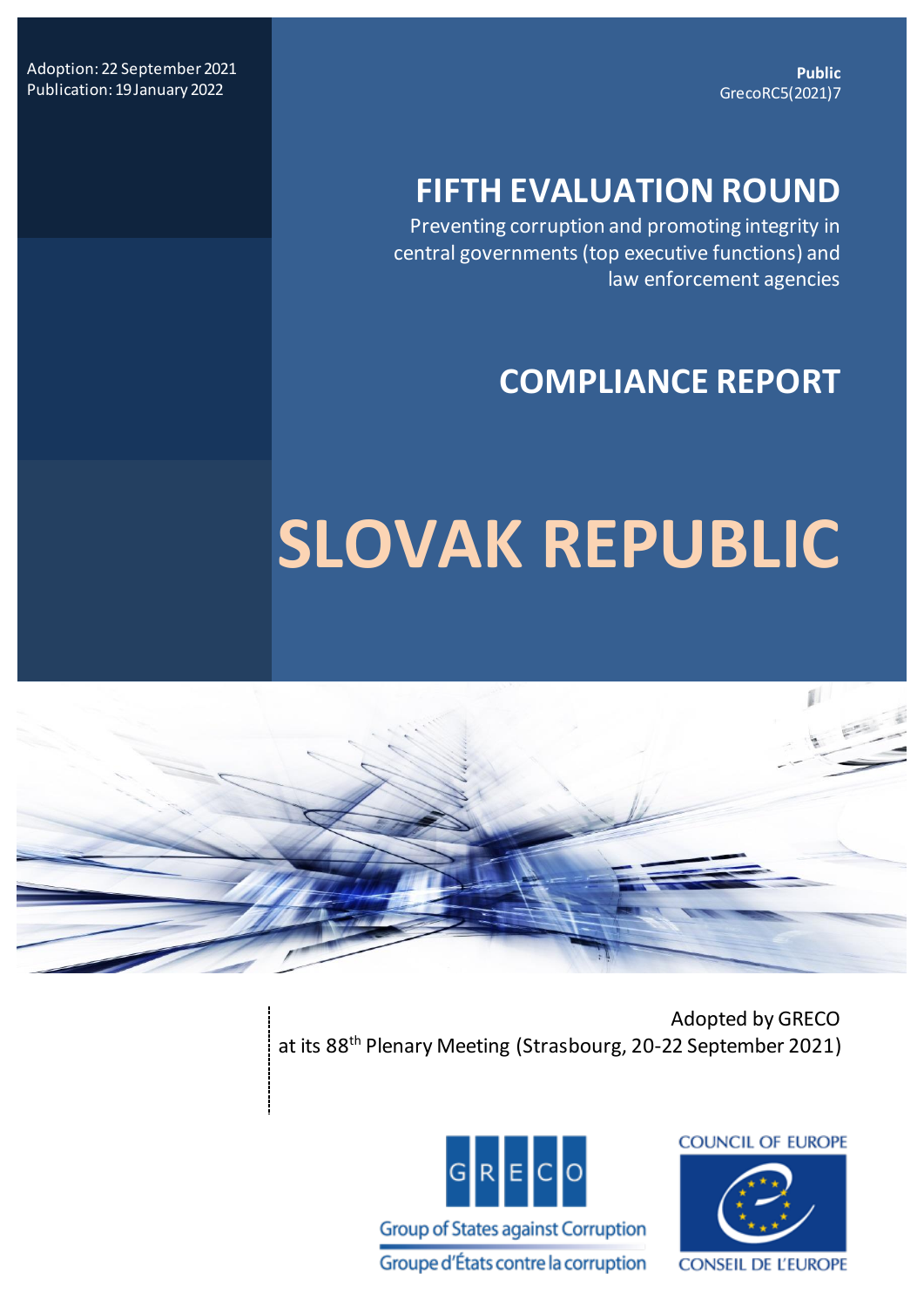# **I. INTRODUCTION**

- 1. GRECO's Fifth Evaluation Round deals with "Preventing corruption and promoting integrity in central governments (top executive functions, PTEFs) and law enforcement agencies (LEAs)".
- 2. This Compliance Report assesses the measures taken by the authorities of the Slovak Republic to implement the recommendations issued in the Fifth Round Evaluation Report on the Slovak Republic which was adopted at GRECO's 83<sup>rd</sup> Plenary Meeting (17-21 June 2019) and made public on 22 August 2019, following authorisation by the Slovak Republic [\(GrecoEval5Rep\(2018\)9E](https://rm.coe.int/grecoeval5rep-2018-9-final-eng-slovakrep-public/168096d061)).
- 3. As required by GRECO's Rules of Procedure, $<sup>1</sup>$  the authorities of the Slovak Republic</sup> submitted a Situation Report on measures taken to implement the recommendations. This report was received on 31 May 2021 and, together with subsequent updates, served as a basis for the Compliance Report.
- 4. GRECO selectedAlbania with respect to top executive functions in central governments) and Poland (with respect to law enforcement agencies) to appoint Rapporteurs for the compliance procedure. The rapporteurs appointed were Mr Nino STRATI, on behalf of Albania, and Ms Natalia HAJDASZ, on behalf of Poland. They were assisted by GRECO's Secretariat in drawing up the Compliance Report.
- 5. The Compliance Report examines the implementation of each individual recommendation contained in the Evaluation Report and establishes an overall appraisal of the level of the member's compliance with these recommendations. The implementation of any pending recommendation (partially or not implemented) will be assessed on the basis of a further Situation Report to be submitted by the authorities 18 months after the adoption of the present Compliance Report.

# **II. ANALYSIS**

 $\overline{a}$ 

6. GRECO addressed 21 recommendations to the Slovak Republic in its Evaluation Report. Compliance with these recommendations is dealt with below.

*Preventing corruption and promoting integrity in central governments (top executive functions)*

# **Recommendations i, ii, iii, v, vii and ix**

- 7. *GRECO recommended:*
	- *that state secretaries be subject to an integrity check as part of recruitment (recommendation i);*

<sup>&</sup>lt;sup>1</sup> The Compliance procedure of GRECO's Fifth Evaluation Round is governed by its Rules of Procedure, as amended: Rule 31 revised bis and Rule 32 revised bis.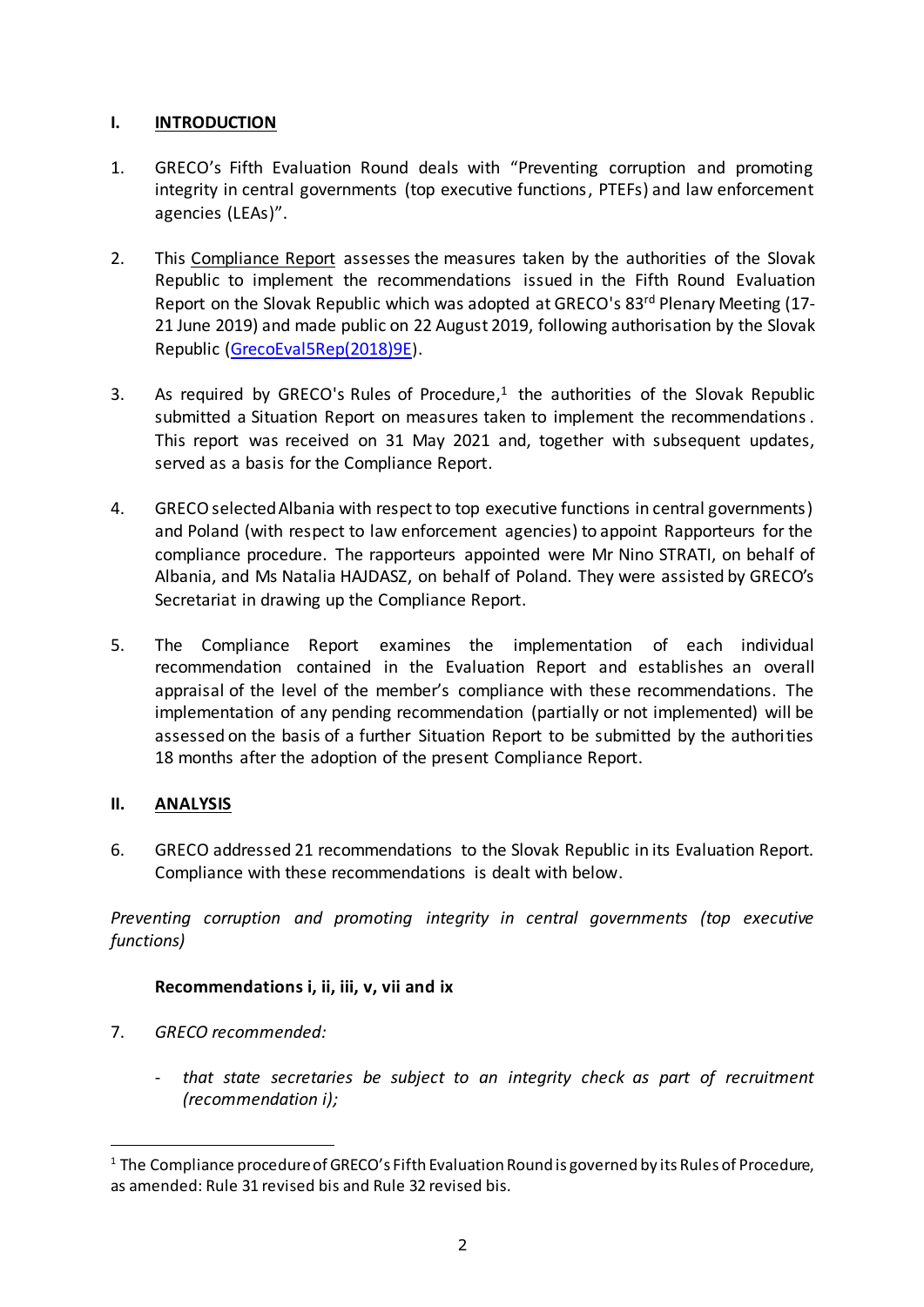- *that the status of political advisers be clarified: (i) advisers, including those working in advisory boards which may influence political decision-making, should undergo an integrity check as part of recruitment and; (ii) the names of all advisers, their functions and remuneration linked to government tasks should be systematically published on governmental websites (recommendation ii);*
- *that an operational corruption prevention action plan is adopted to cover the government, based on a risk assessment specifically targeting persons with top executive functions, and includes particular steps to mitigate risks identified in respect of them (recommendation iii);*
- *that (i) briefing and training on integrity issues be systematically organised and administered for persons with top executive functions upon taking up their positions, and regularly thereafter, and (ii) confidential counselling on ethical issues always be accessible to them (recommendation v);*
- *that a requirement of ad hoc disclosure be introduced in respect of ministers, state secretaries and all advisers, regardless of their status, in situations of conflicts between private interests and official functions, as they occur (recommendation vii);*
- *that (i) post-employment restrictions be broadened in respect of ministers and state secretaries and laid down for advisers and senior civil servants involved in top executive functions and (ii) rules on persons with top executive functions expressly prevent lobbying activities towards the government for a lapse of time after they leave government (recommendation ix).*
- 8. The Slovak authorities report no tangible progress on the implementation of these recommendations. However, they indicate that on 4 September 2019 the Government of the day adopted the National Anti-Corruption Programme (the "NACP"). They contend that the NACP partly reflected GRECO's recommendations as it had been formulated shortly before the adoption of the Evaluation Report.
- 9. Following the last general elections, a new government was formed in March 2020. The Parliament approved the manifesto of the Government in May 2020. According to the authorities, this manifesto contains several items that are in line with GRECO's recommendations. On this basis, the Government Office and its Corruption Prevention Department (CPD) have prepared an updated National Anti-Corruption Programme, which refers expressly to GRECO's recommendations. The updated NACP was submitted for intersectoral consultation until 14 April 2021. The CPD has assessed the comments of the relevant authorities and organised meetings with them in order to find compromises on contentious points. The draft NACP is currently being amended and finalised and should be submitted to a forthcoming government session in September 2021**.**
- 10. GRECO notes that a revised National Anti-Corruption Programme is being prepared and that, according to the authorities, it is to address expressly GRECO's recommendations.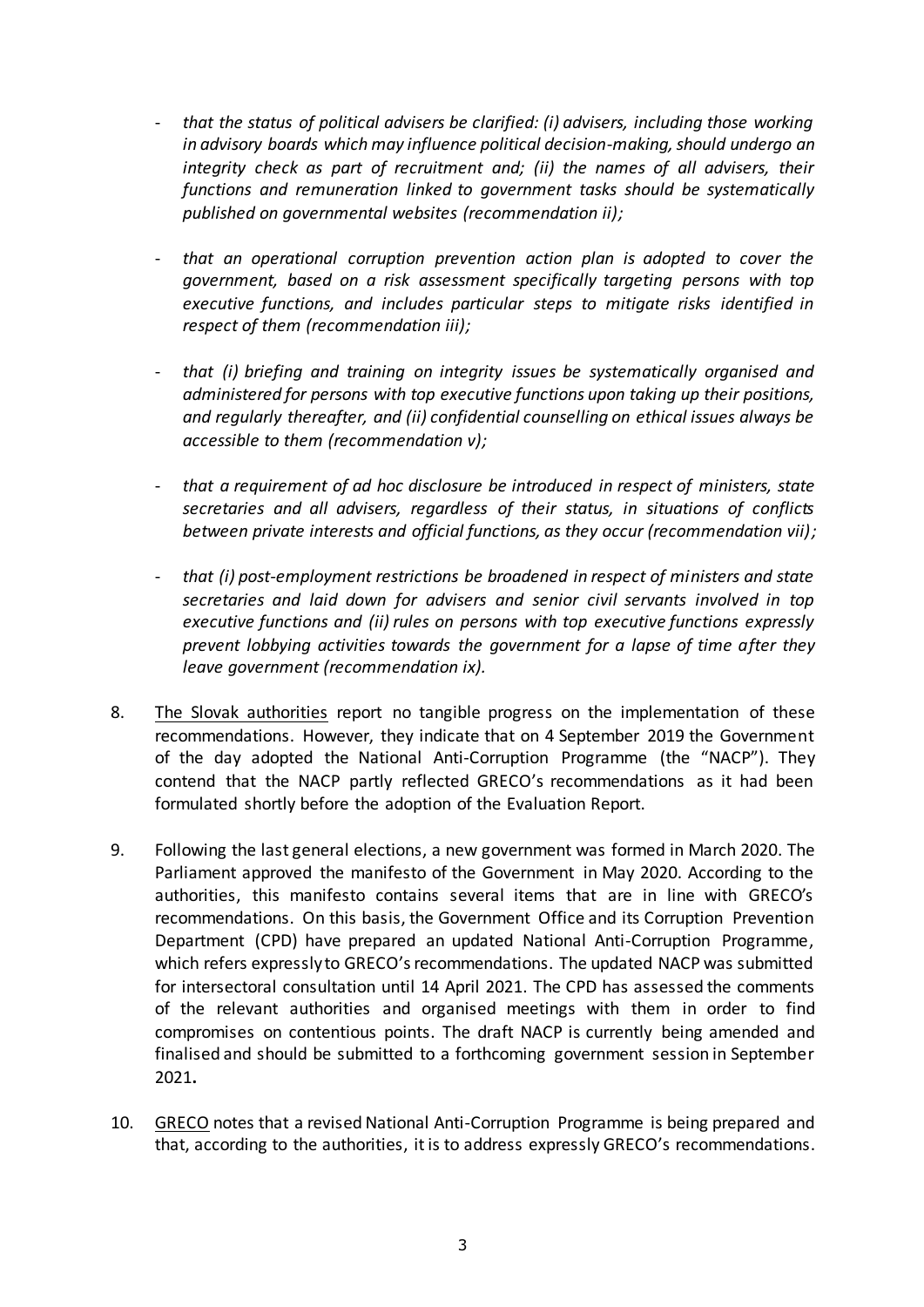While this would represent a positive start, it is however too early for GRECO to consider this recommendation even partly implemented.

11. GRECO concludes that recommendations i, ii, iii, v, vii and ix have not been implemented.

# **Recommendation iv.**

- 12. *GRECO recommended (i) that a code of conduct for persons with top executive functions (ministers, state secretaries, political advisors and senior civil servants closely associated with decision-making) be adopted and made public in order to provide clear guidance regarding conflicts of interest and other integrity related matters (such as gifts, contacts with third parties, ancillary activities, the handling of confidential information and postemployment restrictions), and (ii) that proper monitoring and enforcement of such a code be ensured.*
- 13. The Slovak authorities state that this recommendation is reflected in the proposal of updated National Anti-Corruption Programme (see information in para. 9).
- 14. However, implementation has begun as part of measure B.7 of the 2019 NACP. The Government Office organised the first meeting of relevant bodies, including NGOs and private sector associations on 15 June 2021. One of the discussion documents is a provisional draft of Code of Conduct for the Government that contains principles that could be implemented as part of the Integrity Principles. The CPD intends to prepare the basis for a legal regulation on integrity in public administration. According to the Decision No. 426/2019, this aims is to fulfil this measure by the end of December 2021.
- 15. GRECO takes note of the information provided by the Slovak authorities. While it notes that first steps have been initiated, it is still the very beginning of a process that is to lead eventually to a Code of Conduct for the Government. Therefore, at such an early stage, the requirements of this recommendation cannot be considered even partly implemented yet.
- 16. GRECO concludes that recommendation iv has not been implemented.

# **Recommendation vi.**

- 17. *GRECO recommended that rules be laid down to govern (i) contacts between persons with top executive functions and lobbyists/third parties that seek to influence the public decision-making process and (ii) the disclosure of such contacts and the subject-matters discussed.*
- 18. The Slovak authorities state that this recommendation is reflected in the current NACP in measure B.8. However, after the last general elections, the measure (i.e. preparing a draft law on lobbing) has been entrusted to the Vice Prime Minister for Legislation and Strategic Planning, on the basis of an agreement between the Minister of Justice and the Vice Prime Minister. This is reflected in the proposal of updated National Anti-Corruption (see para. 9). Work on the draft law has just begun.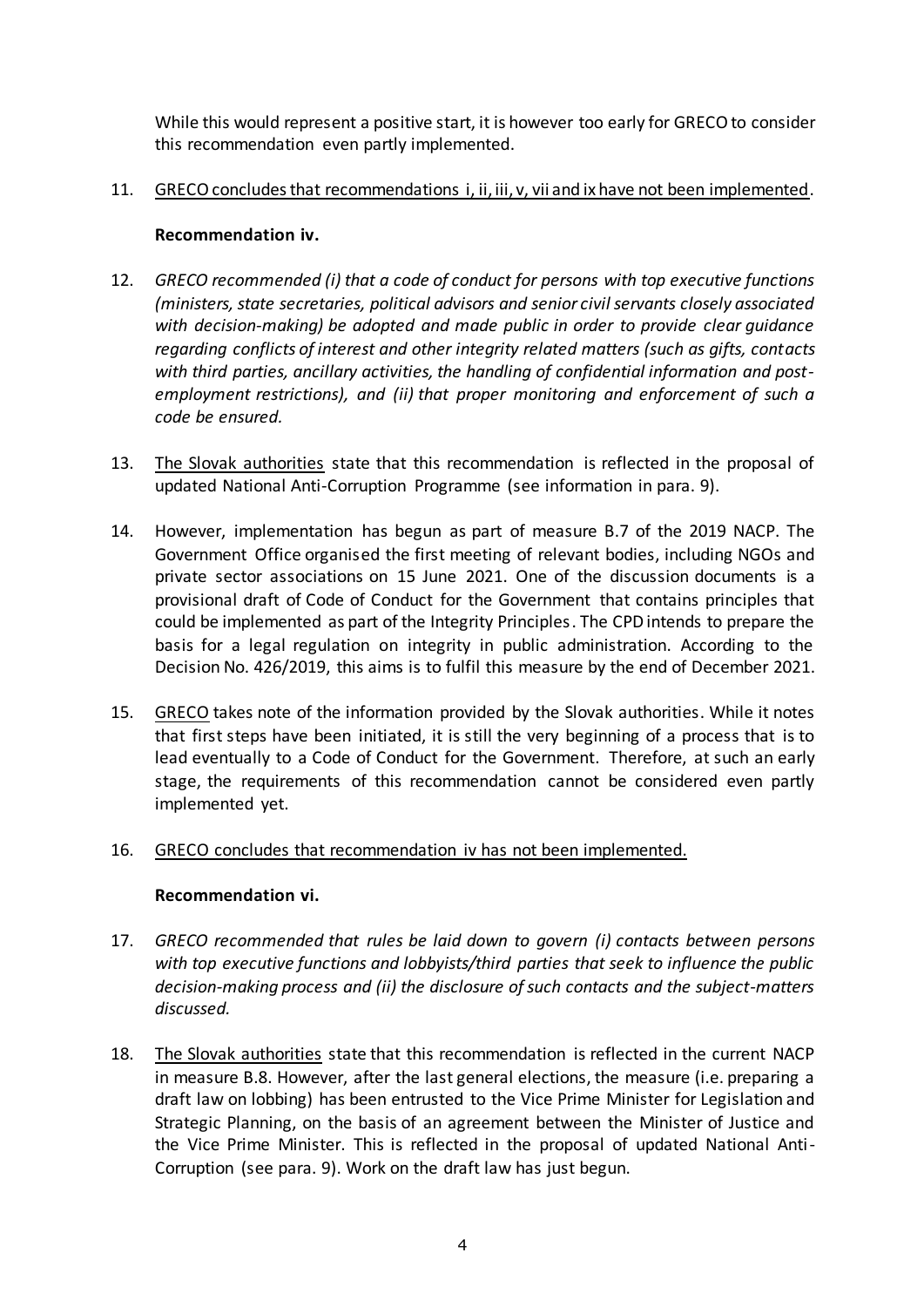19. GRECO takes note of the information provided by the authorities. The first steps are to follow from the adoption of the future NACP and therefore it is too early to consider it even partly implemented.

# 20. GRECO concludes that recommendation vi has not been implemented.

# **Recommendation viii.**

- 21. *GRECO recommended establishing more stringent rules on gifts and other benefits for persons entrusted with top executive functions in the form of appropriate practical guidance, the obligation of reporting them and informing the public.*
- 22. The Slovak authorities state that this recommendation is reflected in the proposal of updated NACP (see para. 9). The Government Office has already implemented an international standard ISO 37001:2016 through its internal regulation, which is publicly available.<sup>2</sup> The Government Office would like to set the trend in this regard, and a draft measure calling for all ministries to adopt their own internal anti-corruption regulations has been prepared. Four ministries and some central administrations have already adopted internal rules on gifts. Most ministries have declared their intention to adopt rules as part of their internal anti-corruption policy or programmes. In the draft updated NACP there is a proposed measure asking to identify differences between internal regulations and set out the unified standards that have to be followed by the central authorities. In addition, the rules on gifts and other benefits for PTEFs are included in the draft Code of Conduct that was discussed at the meeting of 15 June 2021 (see para. 14). The CPD intends to include this issue into the Integrity principles as a basic framework which is to be the basis for regulations adopted by relevant bodies.
- 23. GRECO takes note of the information provided by the authorities. While four ministries are said to have adopted their own rules on gifts, homogenous developments depend on the future NACP and Code of Conduct, and the requirements of this recommendation cannot be considered met yet.

# 24. GRECO concludes that recommendation viii has not been implemented.

# **Recommendation x.**

 $\overline{a}$ 

- 25. *GRECO recommended that the system of asset declarations for persons with top executive functions be strengthened (i) by lowering the thresholds above which assets need be declared and by making public more information contained in the declarations of assets; (ii) by ensuring that adequate verifications are carried out, including through appropriate resources and auditing capabilities of the control body, and sanctions applied.*
- 26. The Slovak authorities state that this recommendation is reflected in the proposal of updated National Anti-Corruption (see para. 9).

<sup>2</sup> <https://www.bojprotikorupcii.gov.sk/dokumenty-iso-37001/>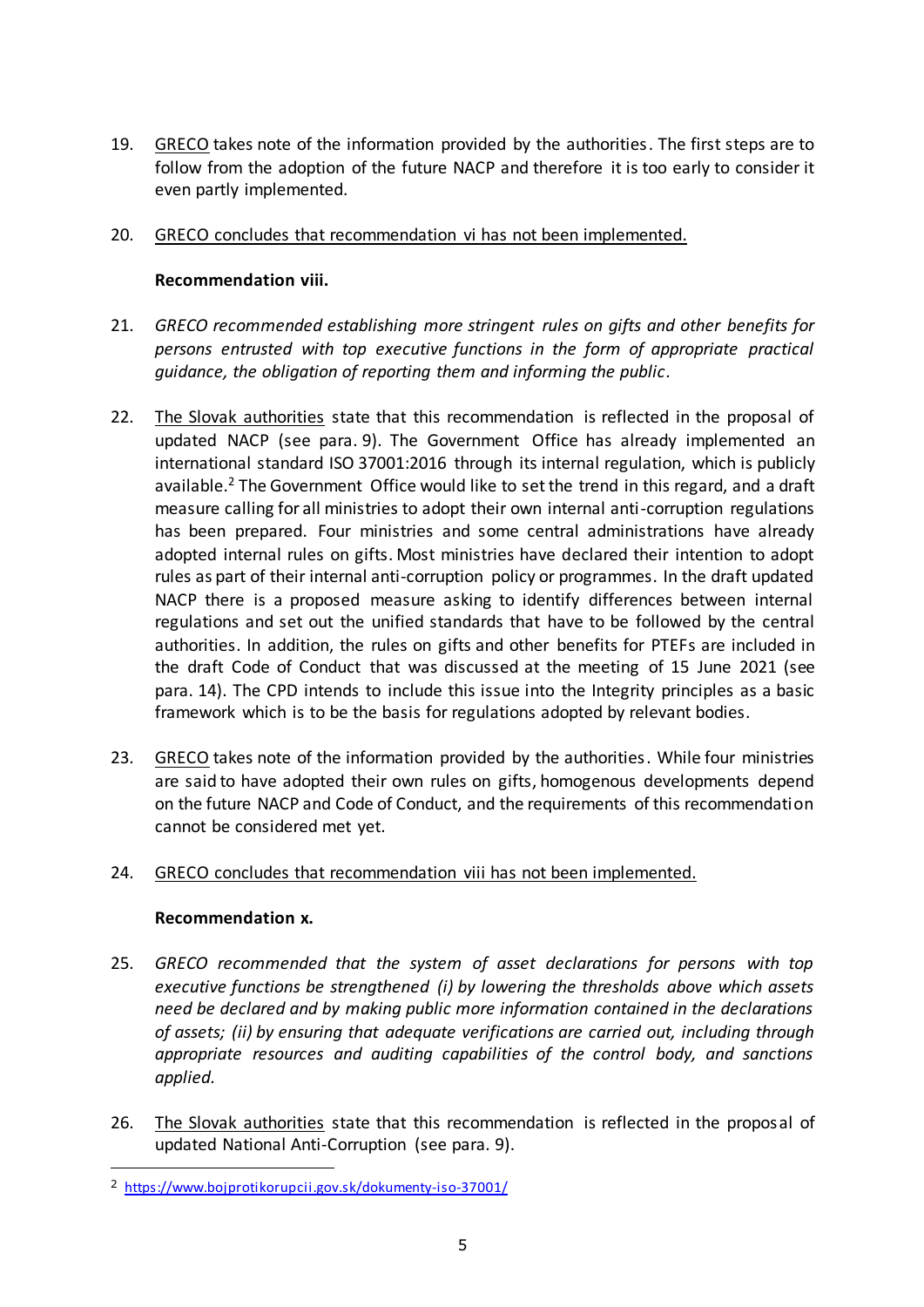- 27. The general discussion regarding asset declarations of public officials, including those with top executive functions, has been carried out by the Government Office's Corruption Prevention Department (CPD). The one-year discussion has resulted in the Proposal for principles for the regulation and control of asset declarations. This document is to serve as a basis for further in-depth discussions, with the support of the President of the Constitutional Committee of the Parliament. The result should be the introduction of general principles in public life as well as the possible establishment of a national independent authority for the control of the public life. The deadline for adoption of a final document was postponed to the end of 2021. At the meeting of March 2021, organised by the Parliament, a consensus on a new authority was adopted. This idea is inspired by the High Authority for Transparency of Public Life operating in France. Discussions are still ongoing.
- 28. GRECO notes that a reflection process has been initiated. A Proposal for principles for the regulation and control of asset declarations has been prepared. It puts forward a number of principles regarding the scope, publicity and control of asset declarations. It proposes, *inter alia*, the setting up of an independent control mechanism. According to the authorities, this document is meant to be the basis for further in-depth discussions. Therefore, GRECO considers that the reflection process is still at an early stage as the aforementioned proposal is a starting point for discussions. GRECO encourages the authorities to pursue this process diligently.
- 29. GRECO concludes that recommendation x has not been implemented.

*Regarding law enforcement agencies*

#### **Recommendation xi.**

- 30. *GRECO recommended that the fight against corruption within the Police Force be strengthened by (i) establishing an operational anti-corruption strategy on the basis of risk assessments identifying risk areas and measures to mitigate such risks and (ii) determining concrete measures for its implementation.*
- 31. The Slovak authorities report, in respect of part (i) of the recommendation, that the Anti-Corruption Programme of the Ministry of the Interior 2019-2023 was adopted in August 2019. It is to be assessed every year in June. As part of its preparation, risks were identified and measures were proposed and planned in order to reduce them. The coordination of the relevant tasks was assigned to the Crime Prevention Department of the Office of the Minister of Interior. It draws up an annual assessment of how tasks of the Anti-Corruption Programme have been fulfilled.
- 32. As regards part (ii) of the recommendation, the authorities state that the National Crime Agency drew up the Action Plan for the Fight against Corruption 2019-2023 (Order No. 2/2020 of the Chief of Police). The Action Plan requires bodies of the Police Force to carry out tasks with a view to eliminating corruption risks within determined timeframes and to reporting regularly on their fulfilment so that the National Crime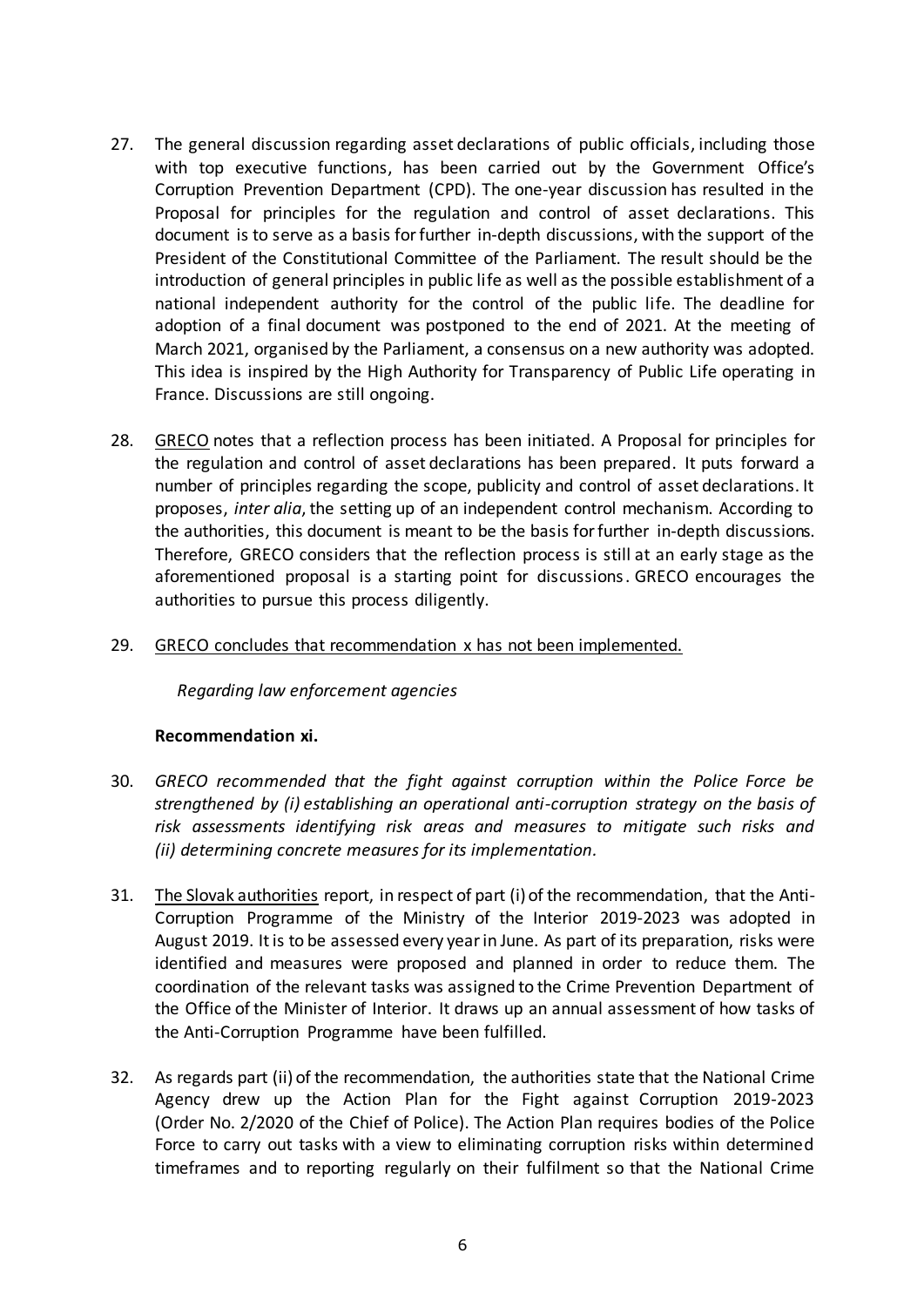Agency can draw up and submit to the Anti-corruption Coordinator of the Ministry of the Interior an assessment of the fulfilment of tasks with measurable indicators.

- 33. GRECO notes that, in respect of part (i) of the recommendation, the authorities refer to the Anti-corruption Programme of the Ministry of the Interior 2019-2023. While the programme was devised on the basis of a risk assessment, GRECO notes that it concerns quite broadly the whole of the Ministry of the Interior and its subsidiary bodies rather than risks more specifically prevalent in the Police Force. However, some risks are indeed also relevant for the Police Force. GRECO also notes that two tasks with set deadlines are addressed to the Police Force (revising the career framework; revising the Code of Conduct of Police Members).
- 34. In connection with both parts (i) and (ii) of the recommendation, GRECO notes that an Action Plan on the Fight against Corruption in the Police Force 2019-2023 was adopted subsequently. The Action Plan is based on risk identified by the National Crime Agency for the Presidium of the Police Force. Four areas were found to be particularly riskprone: (i) decision-making, for instance in handling misdemeanours linked to on-thespot fines, (ii) providing information from database systems to unauthorised persons; (iii) procurement to improve safety equipment in the area of integrated rescue system and activities related to security of road traffic; and (iv) performance of state supervision and inspection. As result of this assessment, a number of tasks have been set out, including regular training and protection of whistleblowers, with set deadlines for their appraisal. In view of the broad measures taken in respect of the strategy and its implementation, GRECO takes the view that the requirements of this recommendation have been met.

# 35. GRECO concludes that recommendation xi has been implemented satisfactorily.

#### **Recommendation xii.**

- 36. *GRECO recommended that (i) the Code of Ethics is updated and covers in detail all relevant integrity matters (such as conflict of interest, gifts, contacts with third parties, outside activities, the handling of confidential information), supplemented with a manual illustrating all issues and risk areas with concrete examples; (ii) all awareness and training to police members be based on this revised Code of Ethics and manual and (iii) the Code of Ethics be made known to the public.*
- 37. The Slovak authorities report that, in respect of part (i), the Minister of Interior issued Regulation No. 21/2021 establishing a working group in order to prepare an updated Code of Conduct for Police Force Members. Members of the working group include representatives of the Section of Personnel and Social Activities of the ministry (Centre for Education and Psychology, and HR Department), high schools of the Police Force, the Police Academy, the Presidium of the Police Force, the Office of the Minister of Interior, the Office for the Protection of Constitutional Officials and Diplomatic Missions of the Ministry, and the Bureau of the Inspection Service.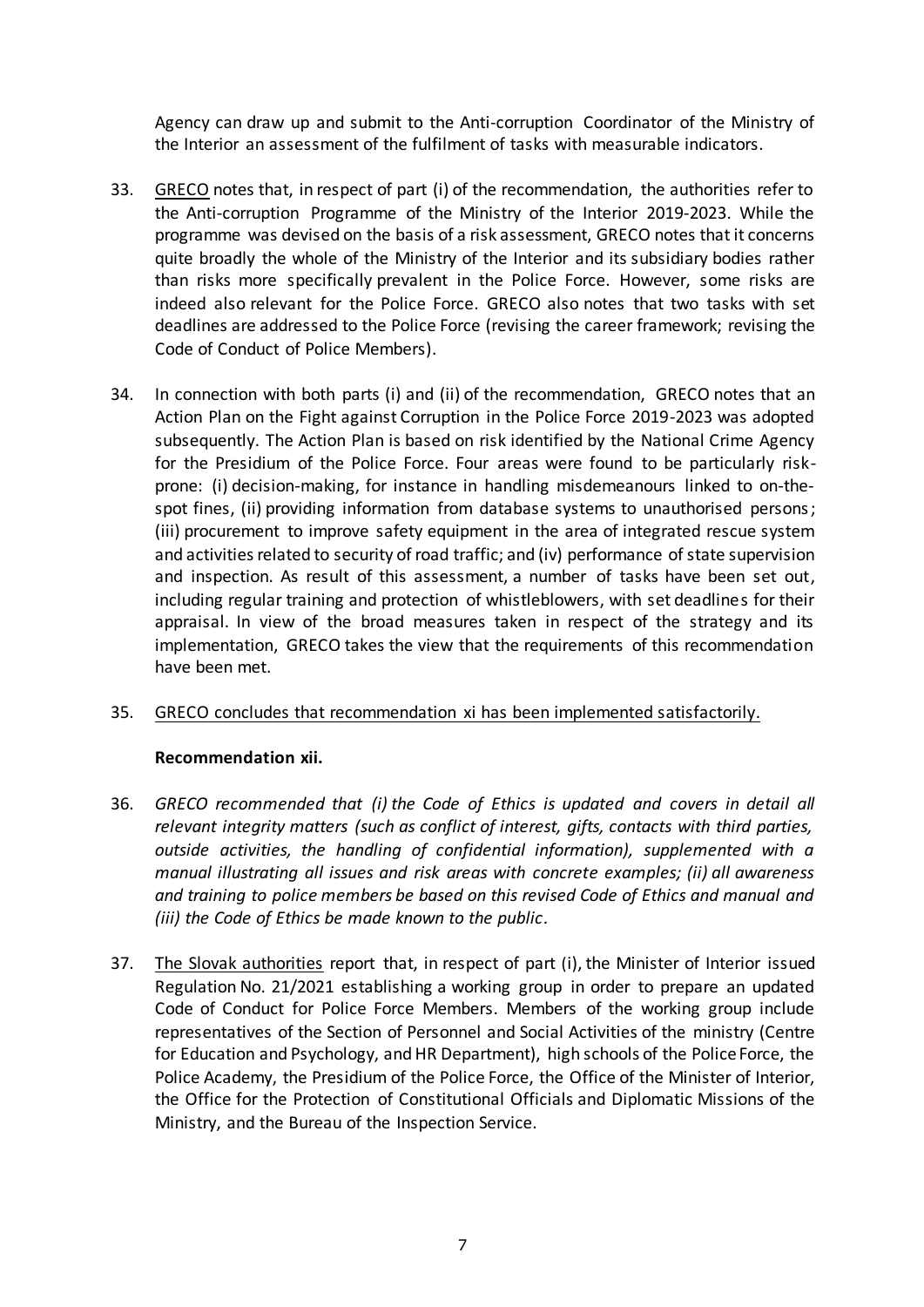- 38. The activity of the working group to date has mainly been to process, evaluate and hold consultations on preliminary proposals to update the Code of Conduct. After a comprehensive evaluation, a draft internal regulation is to go through a consultation procedure.
- 39. As regards its contents, the amended Code of Conduct is to include standards of conduct concerning ethical values, principles and professional behaviour such as honesty, integrity, lawfulness, loyalty, transparency, impartiality and neutrality, nondiscrimination, justice, respecting and protection of human dignity, and respect for human rights. Further to the specific position of police members as public officials and the considerable powers they are entrusted with, the Code of Conduct is to regulate areas related to the competence of a law enforcement representative. It concerns, above all, the exercise of legal powers, use of force, use of information, prohibition of discrimination as well as corruption risk prevention, prevention of acceptance of a bribe, gifts, hospitality, and also conflicts of interest, abuse of powers, disclosure of assets and termination of employment. The Ministry of the Interior intends to issue the relevant internal regulation by the end of 2021.
- 40. The current Code of Conduct was amended as of 9 November 2020 with the following addition: "A police member expressing their opinions in public also when having a discussion on internet fora, Facebook, Twitter, Instagram, and other social media acts impartially, reservedly in order not to raise doubts on their lack of bias". This legal regulation was adopted in reaction to detected cases of ethically inappropriate behaviour of police members, which impacted their integrity, mostly on social media.
- 41. As to part (ii) of the recommendation, once the new Code of Conduct is in force, training programmes are to be organised for police members, and related educational tools are to be adjusted within the ministerial education at police and high schools as well as in the Academy of the Police Force.
- 42. Finally, as regards part (iii) of the recommendation, once adopted, the new Code of Conduct is also to be published on the webpage of the Ministry of the Interior together with an explanatory manual.
- 43. GRECO takes note of the ongoing work on revising the existing Code of Conduct for Police Members, as per the recommendation. The intention to use the future revised Code of Conduct in training and to publish it would go in the right direction. However, GRECO considers it too soon to pronounce on whether its content, which is under discussion, will meet the expectations of the recommendation. It calls on the authorities to take the relevant considerations contained in the Evaluation Report fully into account during this process. It reiterates that the revised Code of Conduct should be accompanied by practical guidance with concrete examples based notably on the identified risk areas, as per recommendation xi (Evaluation Report, paras. 173-174). Therefore, while it is certainly a development with positive potential, GRECO cannot consider this recommendation even partly implemented yet.
- 44. GRECO concludes that recommendation xii has not been implemented.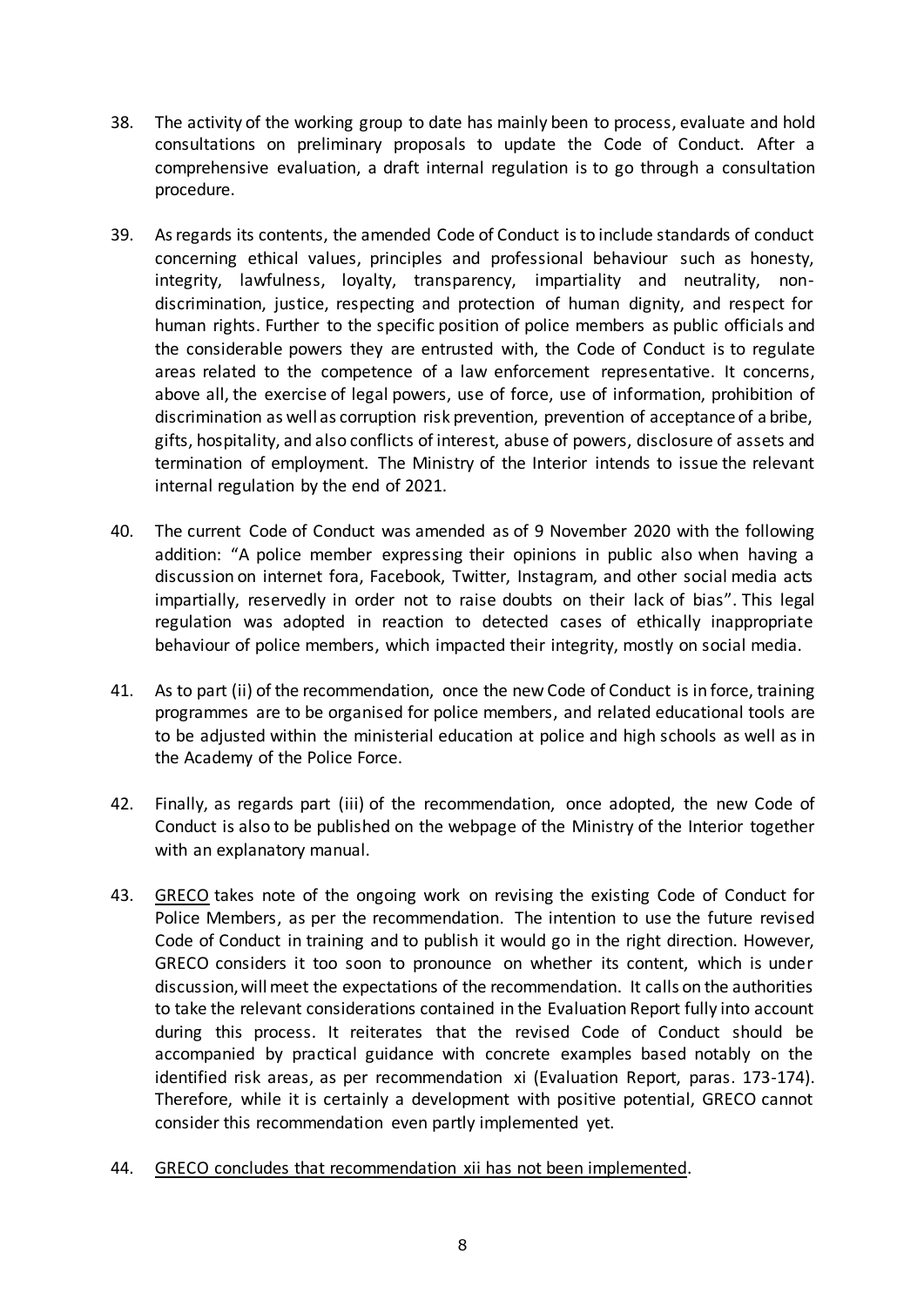#### **Recommendation xiii.**

- 45. *GRECO recommended that a risk management mechanism be established in order to identify corruption risks and emerging trends at regular intervals.*
- 46. The Slovak authorities report that, in accordance with Regulation of the Minister of the Interior No. 56/2020 amending and supplementing the Regulation on the Anti-Corruption Programme, a mechanism of internal inspection for corruption risk management has been established. This procedure of corruption risk assessment, including a set of activities and mechanisms determining the probability of occurrence in a given area, conditions, causes or opportunities for corruption or the probability of occurrence of the corruption itself, is applied within all subsidiary bodies of the Ministry of the Interior.
- 47. On the basis of identified risks, the extent of risks associated with particular processes is evaluated. Identified corruption risks are evaluated in terms of inducement, risk probability, impact, significance and a proposal of adequate measures. The risk management mechanism aims to regularly identify corruption risks and current trends. It also includes continuous corruption risk identification and adjustment of measures taken on the basis of conducted surveys. In line with Regulation of the Minister of the Interior No. 144/2019 on the Anti-corruption Programme, surveys are continuously conducted within the bodies of the Ministry of the Interior in order to identify corruption risks and assess measures taken. The survey questionnaire is conducted under the aegis of the Government Office and, as regards the Ministry of the Interior, under the aegis of the Crime Prevention Department of the Office of the Minister of the Interior. The surveys are conducted in stages in the Ministry of the Interior. In the period of 12 April 2021 to 14 May 2021, this survey was conducted within the Presidium of the Police Force (2 206 respondents). Currently, the catalogue of corruption risks is being created in the electronic system entitled *Corruption Risk Management (Riadenie korupčných rizík)* on the basis of the performed surveys, but also the evaluation of task and objective fulfilment arising from the Ministerial Anti-corruption Programme for the previous year.
- 48. GRECO notes that, in line with its recommendation, a mechanism of internal inspection of corruption risk within the Police Force has been set up in accordance with the Anti-Corruption Programme of the Ministry of the Interior. Its aim is to identify risks and trends regularly and adapt measures taken accordingly. For this purpose, regular surveys are to take place as provided by the Anti-Corruption Programme in all subsidiary bodies of the Ministry of the Interior, hence including the Police Force. Taking this development into account, as well as the information provided under recommendation xi, GRECO considers that the objective of this recommendation has been fulfilled.
- 49. GRECO concludes that recommendation xiii has been implemented satisfactorily.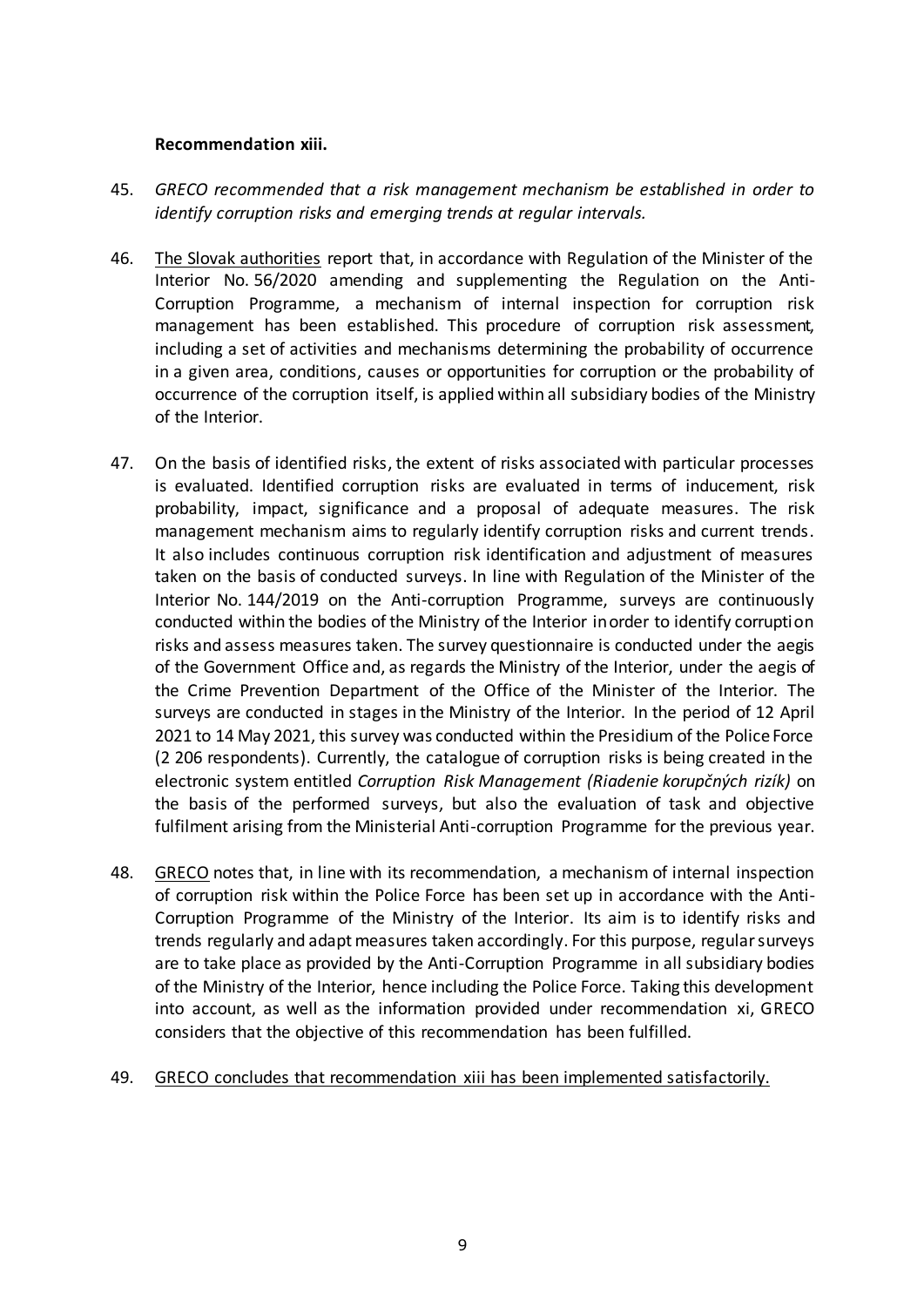#### **Recommendation xiv.**

- 50. *GRECO recommended that (i) training of police officers on integrity matters applicable to the police be strengthened and better connected to their professional development; (ii) specialised training for investigators dealing with corruption cases be enhanced; (iii) that a system of trained persons of trust be appointed in order to provide confidential counselling on ethical and integrity matters to all police members.*
- 51. The Slovak authorities report, in respect of part (i) of the recommendation, that the education of students at high schools of the Police Force and the Academy of the Police Force in Bratislava is organised in the area of corruption around specialis ed lectures, delivered by experts of the Presidium of the Police Force and the Bureau of the Inspection Service. Attendees are acquainted with relevant legislation and documents dealing with corruption adopted by the Government. The issue of corruption is incorporated in all school educational programmes within the curriculum of schools under the title "Ethics and Psychology of Police Work", particularly in the following subjects: ethical aspects of police work, Code of Conduct of Police Members, and corruption as a social issue. The high schools of the Police Force do not incorporate the area of corruption investigation into the curricula of post-graduate qualification and development studies given the high expertise in this area of experts of the National Crime Agency, Financial Police Intelligence Unit of the Presidium of the Police Force and investigators of the Police Force.
- 52. The development of a preventive anti-corruption policy, ensuring the implementation of preventive anti-corruption programmes, embedding ethical and integrity standards into internal regulations, securing their transparent publishing, and keeping the employees informed via educational activities on anti-corruption measures is a priority and is continuously applied within the bodies of the Presidium of the Police Force. The National Crime Agency, in cooperation with the OECD Public Governance and Territorial Development Directorate, drew up in 2018-2019 the Anti-Corruption e-learning Programme entitled *By means of integrity against corruption (Integritou proti korupcii).* The programme comprises three modules: (i) integrity in public administration, (ii) elimination of potential corruption, and (iii) raising awareness on corruption in the international business environment. The educational modules also include an interactive part comprising a multiple-choice questionnaire and an evaluation of the given replies. At the moment, the programme is used as a tool for fulfilling educational activities and securing of professional growth in the area of anti-corruption policy of the Ministry of the Interior and Police Force members, and is available on the webpage of the Ministry, in Slovak and English.
- 53. As regards part (ii) of the recommendation, in order to strengthen detection and investigation of corruption offences, the Police Force organises specialised training annually. Professional courses take the form of lectures focused on practice and interactive presentations, led by experienced lecturers. They are aimed at innovative methods, procedures and the best practices applied in detection and investigation of corruption offences by natural or legal persons. The main objective when initiating cooperation with partner services as well as European organisations is mutual exchange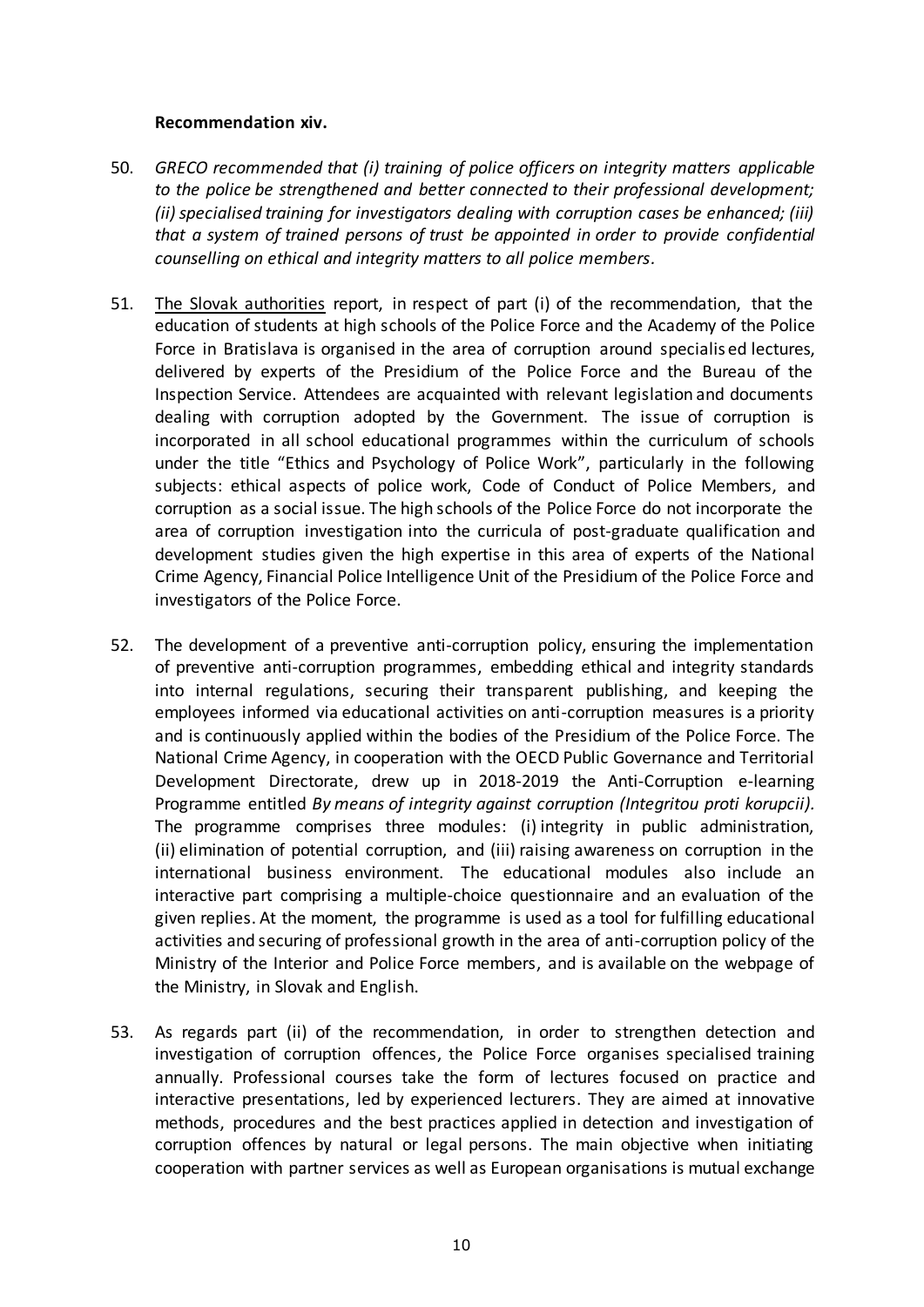of information, knowledge and experience from practical procedures in detection and investigation of corruption offences. In 2017, NAKA hosted a professional course on the legal implications of implementation of criminal liability of legal persons, with experts from the FBI. In 2018, NAKA held a professional course on the application of tools of international legal and judicial cooperation in criminal matters, with lectures by representatives of Eurojust and Europol. In 2019, NAKA held a professional course with the presence of representatives of the Special Investigation Service of Lithuania. The objective of the course was to establish mutual cooperation, secure exchange of theoretical knowledge and information and sharing experience from practical performance of activities in the area of prevention and fight against corruption offences. In 2020, an expert training project entitled *IntegriSport Erasmus+* on match fixing took place with support from the National Crime Agency. In addition, NAKA hosts international CEPOL courses for investigators and operative workers of anti-corruption units of EU member states, which NAKA representatives with a sufficient command of English attend. CEPOL courses illustrated various aspects of prevention and fight against corruption offences on the level of theoretical knowledge, legislative and institutional tools, as well as practical procedures and methods for detection and investigation of corruption. Participation in educational activities on investigative techniques is not compulsory for operative and investigators of NAKA.

- 54. Regarding part (iii) of the recommendation, the National Crime Agency is cooperating with the OECD on the project *Anti-Corruption Education of the Police Force- training of lecturers*. The object of the project is to train lecturers from amongst police members in the anti-corruption field, enforcement of integrity principles, standards of conduct, ethical and moral values in accordance OECD recommendations on public integrity. The trained lecturers are to coordinate anti-corruption efforts, and provide professional consultancy and guidance concerning the implementation of standards of integrity, enforcement of ethical standards, and anti-corruption awareness for members of particular Police Force bodies.
- 55. GRECO notes in respect of part (i) of the recommendation that education on corruption is an integral part of the curricula of vocational secondary police schools as well as the Police Academy. It also notes that an e-training tool is used for the purpose of continuing training on integrity. While these are no doubt positive features, the Evaluation Report tied this aspect of the recommendation to the revision of the Code of Conduct on Police Members and practical guidance supplementing it. It remains the opinion of GRECO that the Code of Conduct and its guidance should form the backbone of police education on all relevant integrity matters throughout the career of police members. The authorities mention that education is based around specialised lectures, which according to GRECO should be complemented with practical exercises based on the Code of Conduct and the concrete examples to be found in the accompanying guidance (inspired in particular of real-life experience in the Police Force). This revised Code of Conduct should also serve as benchmark for professional advancement as put forward in the Evaluation Report (para. 183), including ongoing professional training, which should be made compulsory at regular intervals. Therefore, while GRECO notes that some progress has been achieved, it considers that the full implementation of part (i) of the recommendation hinges on the adoption of an appropriate Code of Conduct with practical guidance as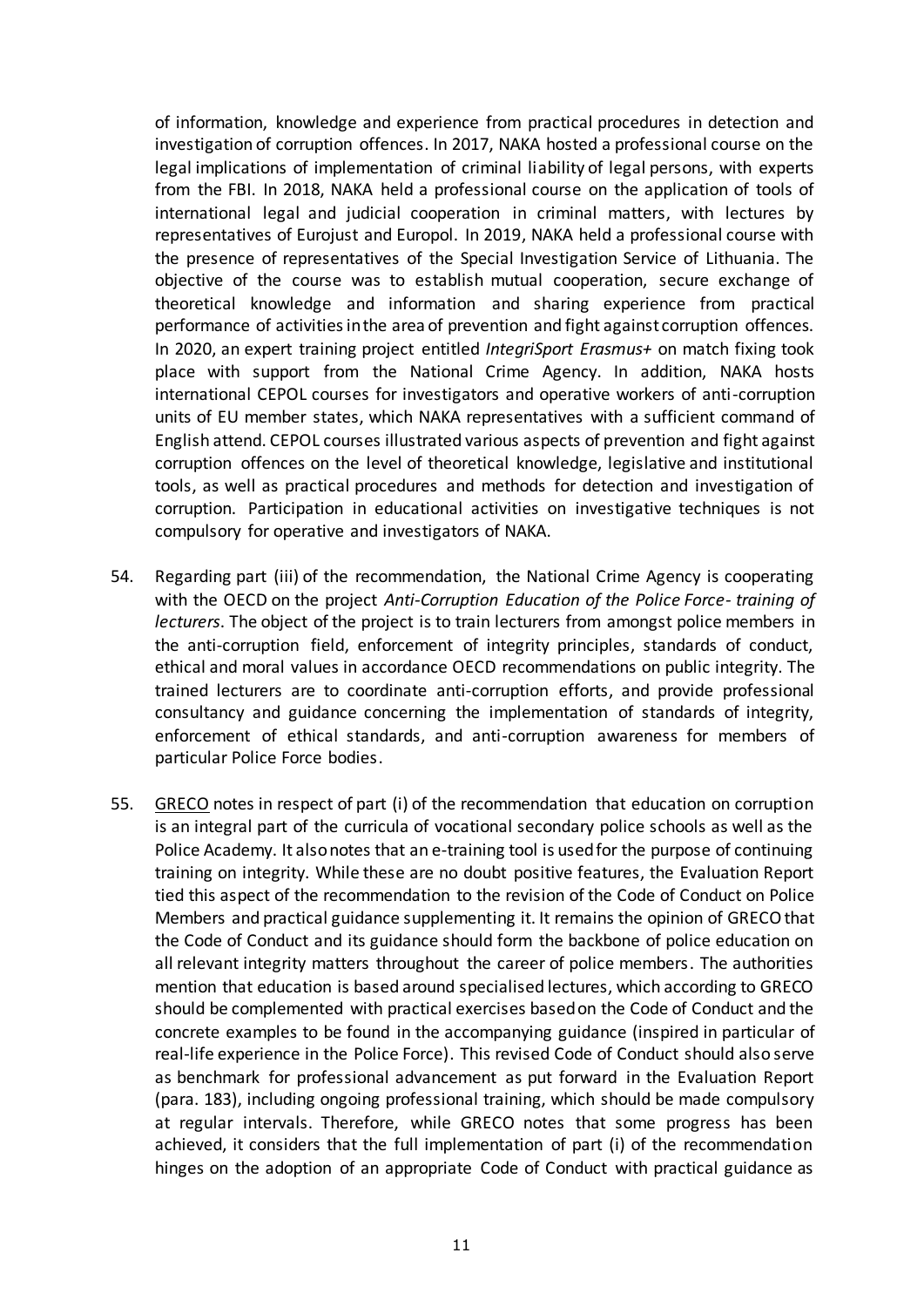being at the heart of initial and ongoing professional training as well as awareness all along police members' careers.

- 56. As regards part (ii) of the recommendation, GRECO takes note of the annual specialised classes for detection of and investigation into corruption cases. This is a positive development, but GRECO notes that the topic tackled in each session appears to be quite narrow and that there is no requirement to follow this training. More regular ongoing training on detection and investigation techniques, followed by all investigators, should be also be organised for this part of the recommendation to be fully implemented.
- 57. With respect to part (iii), GRECO considers it positive that designated police members are specifically trained on integrity matters to provide guidance to colleagues on integrity dilemma. However, GRECO is missing a framework making of these persons official advisers easily identifiable by all police members in need of advice and that the advisory process would be confidential. Therefore, GRECO cannot at this stage consider this part of the recommendation as entirely fulfilled.
- 58. GRECO concludes that recommendation xiv has been partly implemented.

# **Recommendation xv.**

- 59. *GRECO recommended that measures be taken to increase the representation of women in the Police Force, including in more senior positions.*
- 60. The Slovak authorities report that the representation of women in the Police Force has long shown an upward trend, most perceptible in the category of new recruits of the Police Force. Whilst until 2015 the proportion of new female recruits was around 20%, this proportion increased to 35% in 2019 and 2020 (50% more than in 2013). The authorities put forward the implementation of the principle of equal opportunity in the ministry's human resources practice, but also the positive depiction of police work performed by women especially in the media (e.g. via female police spokesperson), in domestic television and film production, as well as in promotion materials issued by the Ministry of the Interior. At the moment, women represent approximately 20% of the overall number of police members, while their number increases every year by around 100 new female police members. In 2020 the number of female police members exceeded 4 300, an increase by more than 26% in comparison with 2012.
- 61. The number of women in the Police Force in managing positions has also been growing in recent years (12.9% in 2017 and 14.6% in 2021), and the first female Vice-President of the Police Force has been appointed. Female police members hold also various higher managing police positions, for example the positions of department director or deputy director in the bodies of the ministry or positions of heads of units. Regarding the current percentage, the representation of women in managing positions is at around 14%. When hiring managing positions within the Police Force the principles of career growth are followed in accordance with Regulation of the Ministry of the Interior No. 146/2020 on the Principles of Career Growth of a Police Force Member, Selection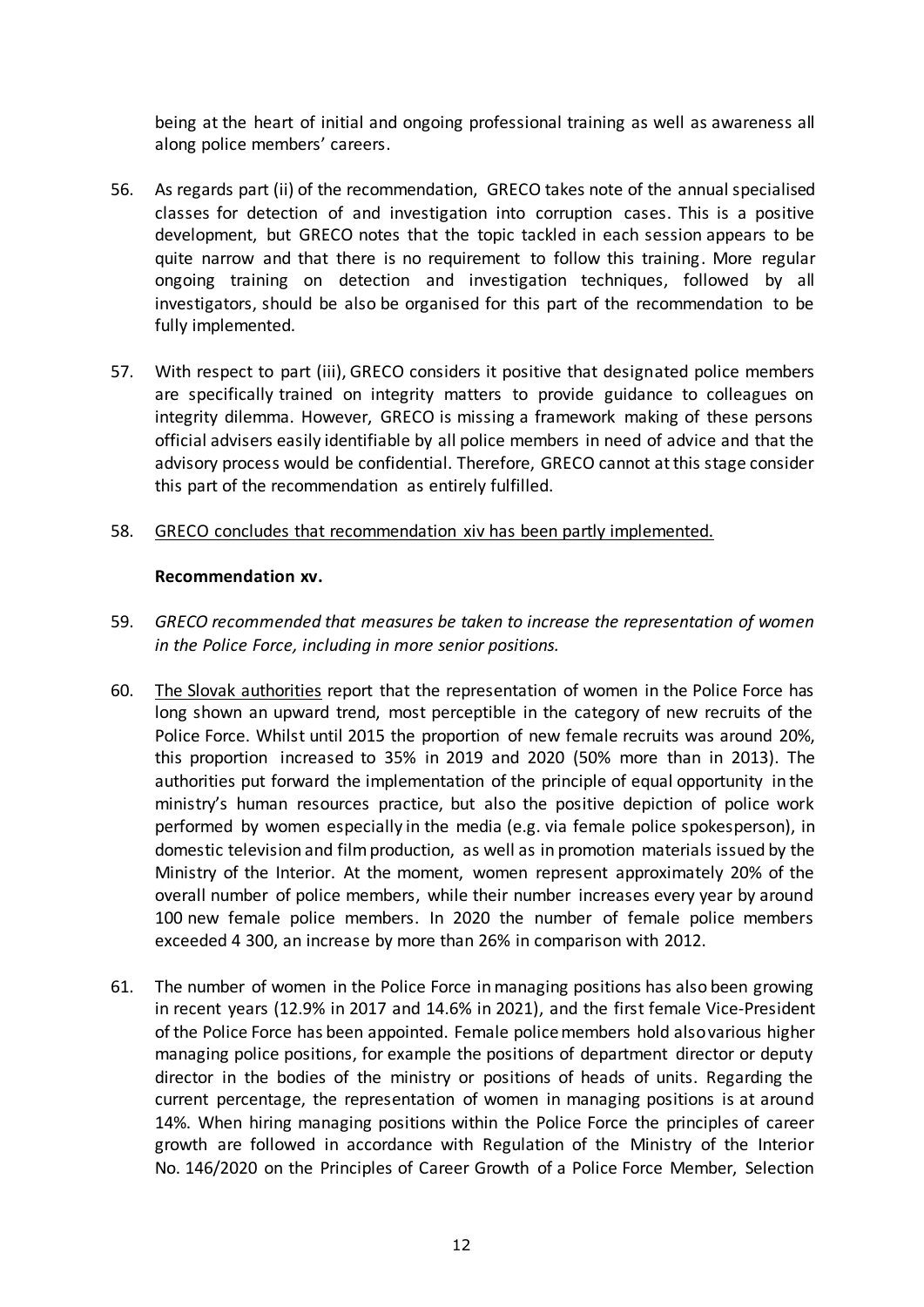Process and Selection in the Police Force, which is being amended in a legislative process with the aim to bring a greater rate of transparency into selection process for managing positions. The authorities report that female police members usually occupy various positions like clerks, senior clerks or investigators.

- 62. GRECO notes that there has been an increase in the numbers of female recruits in the last decade, according to the figures provided by the authorities. However, in 2020, women still represented only around 20% of total number of police members. As regards women in managerial posts in the Police Force, GRECO notes that, although slowly increasing over the last years, the level remains quite low at around 14%, even if it is to be welcomed that a female Vice-President of the Police Force has been appointed for the first time. Therefore, GRECO is of the opinion that continuing efforts need to be made not only to actively increase the number of female recruits but also those in managerial positions, which would require assessing what obstacles may hinder their career. This should be taken into account in the ongoing work on the Regulation of the Ministry of the Interior on the Principles of Career Growth of a Police Force Member, Selection Process and Selection in the Police Force. Therefore, at this stage, GRECO considers the requirements of this recommendation partly met.
- 63. GRECO concludes that recommendation xv has been partly implemented.

#### **Recommendation xvi.**

- 64. *GRECO recommended that the security check system be strengthened, including by ensuring that integrity checks take place at regular intervals in the careers of police members, depending on their exposure to corruption risks and the required security levels.*
- 65. The Slovak authorities indicate that, in order to implement this recommendation, it is necessary to adopt legislative measures establishing the obligation for a police member to report to the professional office all personal events that might affect their financial situation, which is seen as an essential prerequisite to establish regular inspection of a police member's integrity, depending on the extent to which they are exposed to corruption risks. Presently, this task is performed by submitting an annual property declaration and its evaluation by the corresponding superior. Apart from that police members undergo security clearance on a regular basis according to the level of a security clearance required pursuant to Act No. 215/2004 Coll. on Protection of Classified Information and on Amendment and Supplementation of Certain Acts as amended (hereinafter, Act on Protection of Classified Information). In performing clearance, moral and ethical criteria are examined as well as their acquisitions, contacts with third persons, etc.
- 66. The authorities contend that in order to perform more frequent security clearances with persons at higher corruption risk, it is necessary to amend the Act on Classified Information. Currently, there is a legislative process to propose amendments to this effect to Act No. 73/1998 Coll. on State Service of Members of the Police Force, Slovak Information Service, Prison and Court Guard Service of the Slovak Republic, and Railway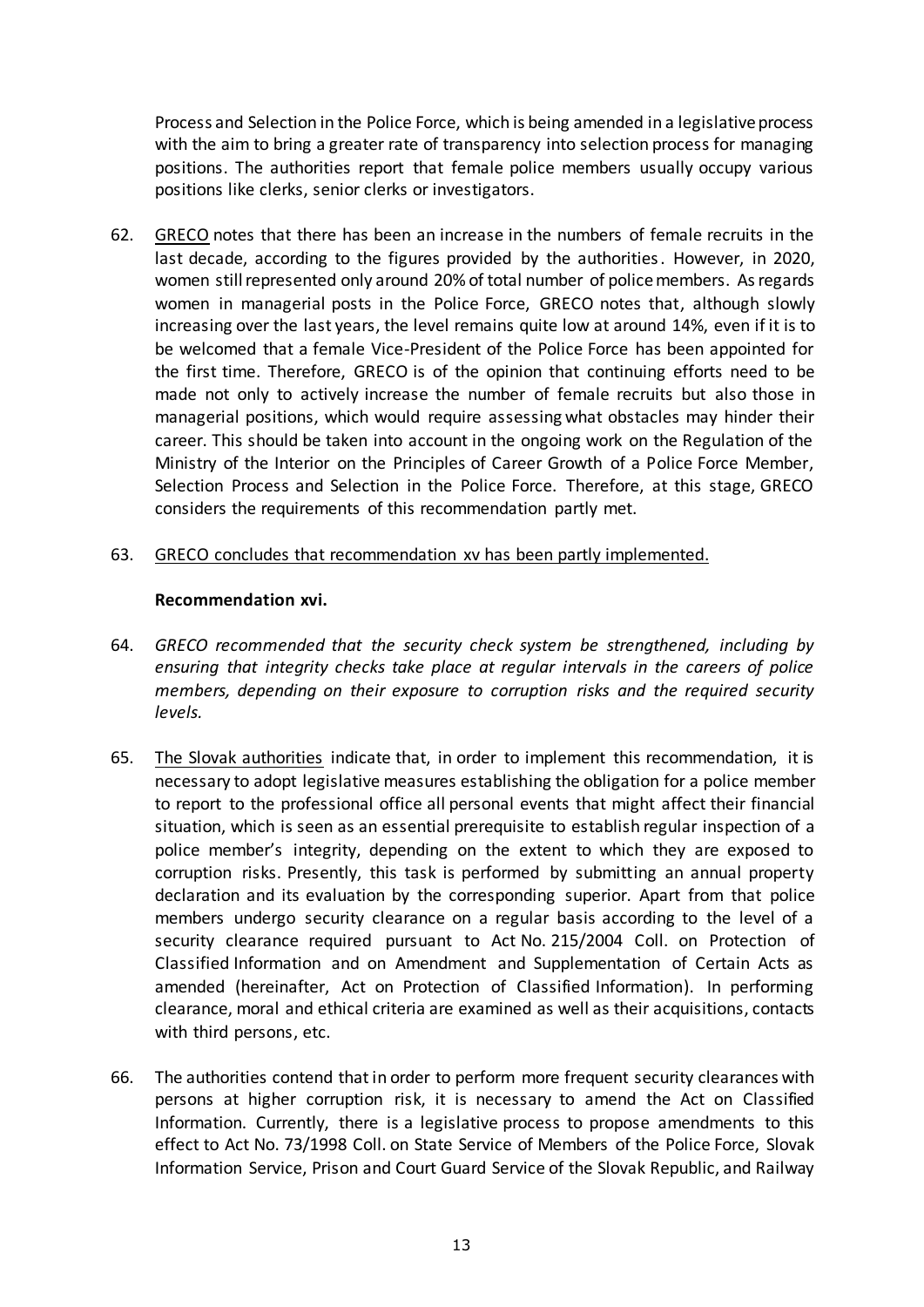Police as amended. The proposal defines as an essential duty of all police members to undergo a psycho-physiological verification of veracity (by the means of a polygraph) to detect the credibility of the applicant. According to the authorities, through this means, it is also possible to find out whether the applicant tells the truth during the recruitment process about such facts as consumption of psychotropic, narcotic or other addictive substances, or it can be verified whether there are obstacles impeding the guarantee of proper exercise of state service. Such verifications of veracity can only be performed with the consent of the applicant.

- 67. GRECO notes that legislative amendments are being prepared to make it a requirement for police members to declare changes to their personal circumstances. This would represent a positive development towards the objective of this recommendation. However, the purpose of this recommendation was to introduce regular proactive controls of these personal circumstances (Evaluation Report, paras. 193-194), which is different from an obligation on the part of the police members to declare changes in their circumstances and implies that controls should be carried spontaneously whether a new declaration has been made or not, in particular in risk prone areas.
- 68. GRECO notes in this respect that, while the annual checks on the police members' property can be an indicator, in order to be thorough, security checks should be broadened so as to detect any reasons for police members to become more vulnerable to corruption taking into account the sector they work in (Evaluation Report, para. 193). It should be carried out by trained staff, outside the direct chain of command (Evaluation Report, para. 194). GRECO considers that the current reform of the system should take these elements on board to render regular security vetting effective, considering the low trust of the public in the police and allegations of influence of criminal networks that have come to light in recent years. The implementation of this recommendation requires further fundamental considerations as well as tangible measures and results in respect of legislation and practice. It follows that it has not been complied with, even partly.
- 69. GRECO concludes that recommendation xvi has not been implemented.

# **Recommendation xvii.**

- 70. *GRECO recommended that guidance should be developed regarding standards for police officials regarding additional activities and that effective procedures should be in place to control any additional activity taken up by them.*
- 71. The Slovak authorities state that the implementation of this recommendation requires an amendment to the Act on State Service, which is currently underway. The draft amendment proposes to impose an obligation on police members to report to the professional office any activity performed alongside their professional police duties. Requirements that police members are to adhere to when performing an external lawful gainful activity are to be supplemented. The requirements are to allow the professional office to evaluate possible conflicts of interest with the activity a police member is performing as part of their position. It is also proposed for the superior to have an option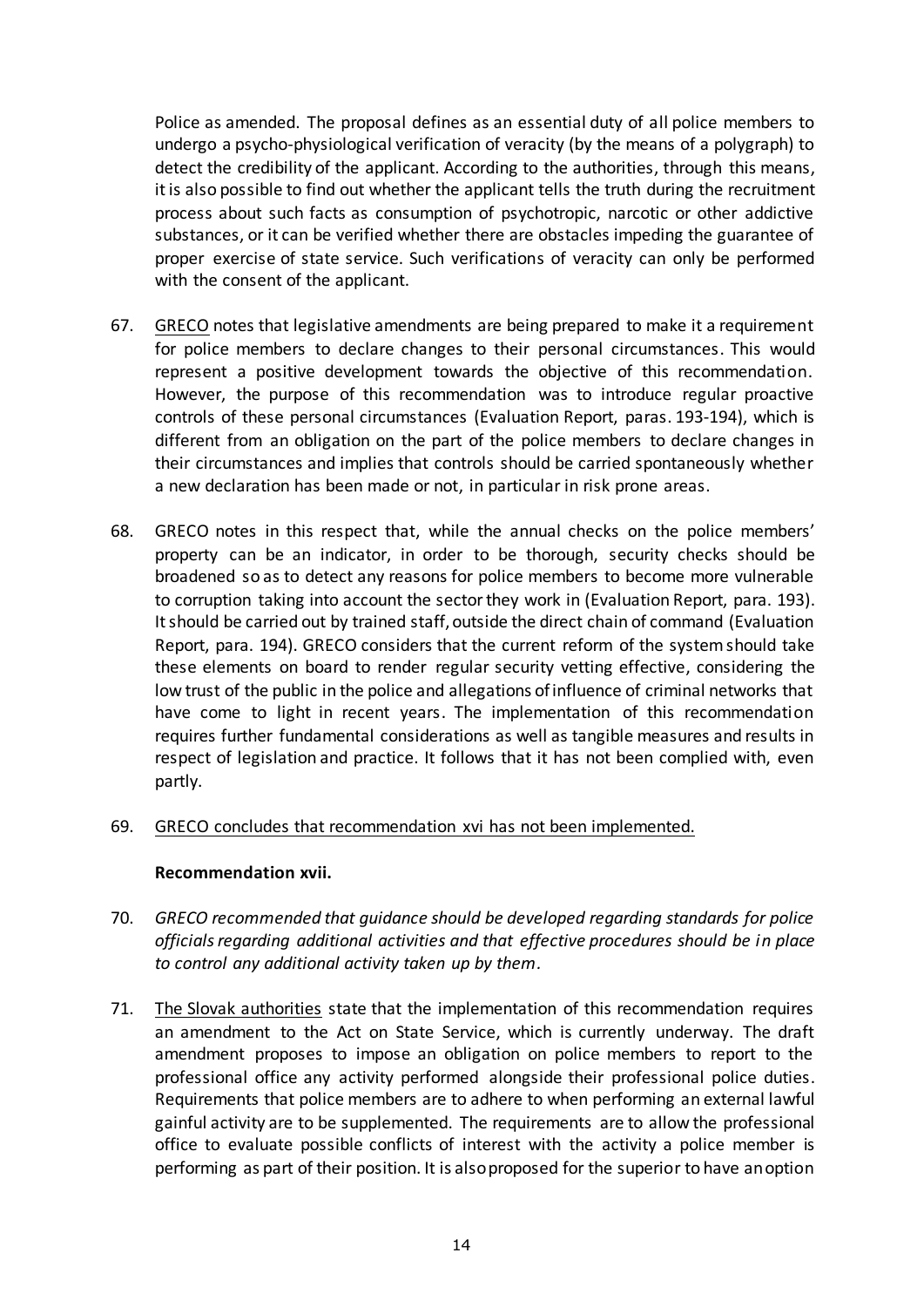to disapprove an outside activity, should it have a negative impact on the performance of the police member's professional service. The proposed Act on State Service is to specify the legislation regarding activities of a political nature, particularly in relation to police officer's candidacy on the list of a political party or movement.

72. GRECO notes that legislative amendments are currently being worked out to set up a framework for declaring and controlling ancillary activities of police members. According to the Evaluation Report, the number of exceptions to the prohibition of ancillary activities required clear guidance and control (para. 210). GRECO considers that this should be fully taken on board as part of the current legislative amendments and accompanying measures. It is too early for GRECO to consider this recommendation partly implemented at this early stage.

# 73. GRECO concludes that recommendation xvii has not been implemented.

# **Recommendation xviii.**

- 74. *GRECO recommended that rules be adopted to ensure transparency and limit the risks of conflicts of interest when police officers leave the Police Force to work in other sectors.*
- 75. The Slovak authorities report that, first, an analysis was conducted, using the contemporary knowledge acquired through the process of corruption risk identification on individual professional positions, and the level of these risks detected as part of the activity of the ministerial anti-corruption group. Second, legislation is to be adapted on the basis of the findings of the analysis. So far, the authorities indicate there is no comprehensive results, and an analysis of the forms of identified risks by the ministerial anti-corruption coordinator is ongoing. According to the authorities, as there are currently no restrictions on a former police member engaging in a gainful activity, once their police duties come to an end, and the evaluation of whether restrictions are legitimate, require further expert discussions.
- 76. GRECO notes that a reflection process has been engaged concerning the possibility of conflicts of interest when a police member leaves the Police Force to work in other sectors. However, given the early stage of this reflection process, GRECO is not in a position to consider the requirements of this recommendation partly met yet.

#### 77. GRECO concludes that recommendation xviii has not been implemented.

#### **Recommendation xix.**

- 78. *GRECO recommended that the control system of declarations of assets of police officers be strengthened, including by ensuring that control is carried out outside the chain of command and that statistics on sanctions are kept.*
- 79. The Slovak authorities report that the implementation of this recommendation is linked to Task No. 9 of Government Resolution No. 426 of 4 September 2019, i.e. conducting an analysis of the current system of property declaration, and presenting a proposal to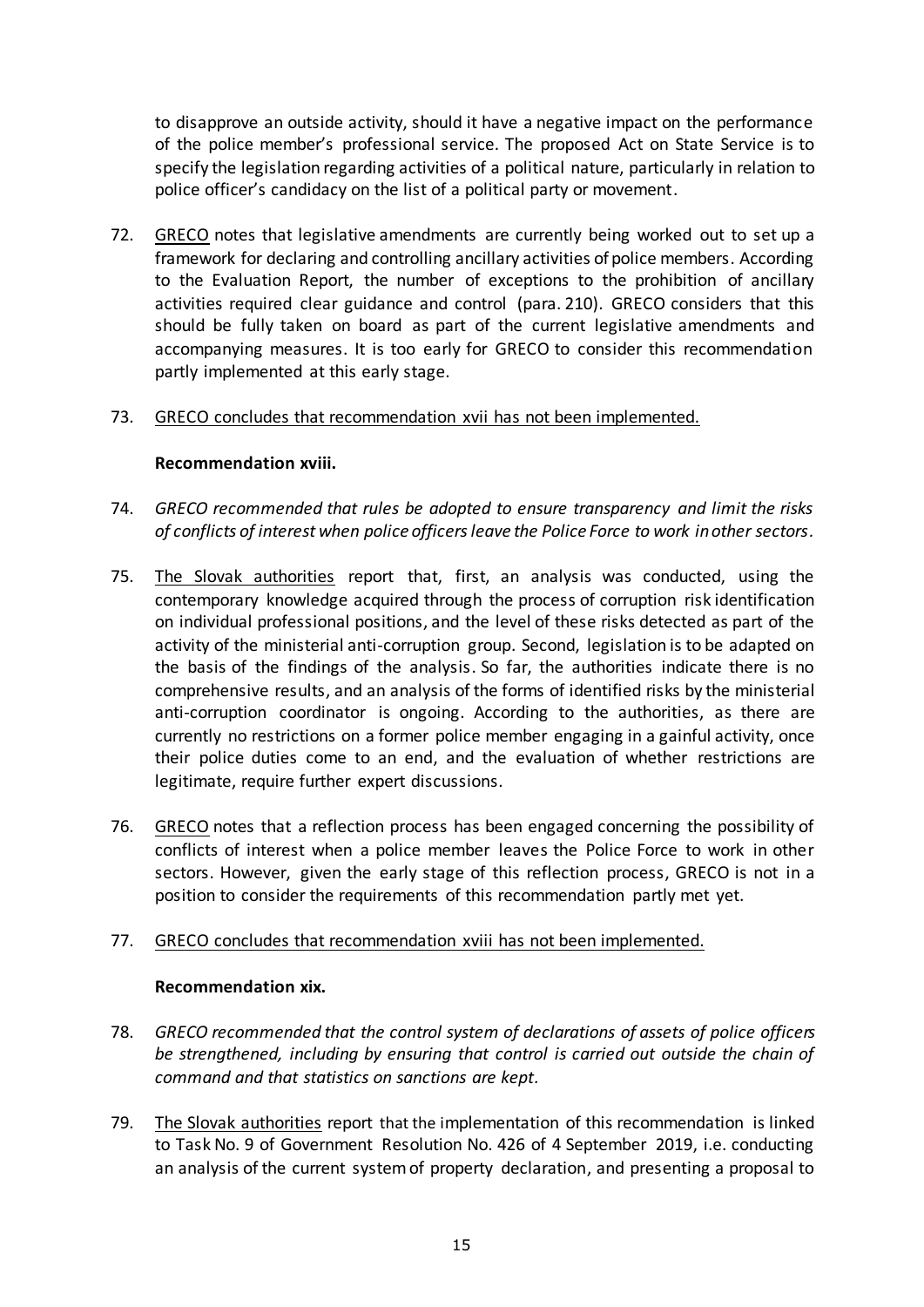increase its efficiency. As regards the ongoing legislative process on an amended Act on State Service, the proposal is to specify the provisions on property declarations of a police officer, i.e. to state the property being used by the officer, not only the one in their possession. Moreover, it is proposed to impose an obligation in the property declaration to declare the annual professional income together with the income coming from approved ancillary activities. The authorities consider that through a police officer's declaration of property in their possession and in use, including declarations of income from other activities, there would be sufficient elements to prove the legality of their incomes.

- 80. GRECO takes note of the ongoing reflection process on how to strengthen the asset declaration system. It is too early to pronounce on it as the process is still at its initial stages. This recommendation stresses the need to strengthen the control system. The Evaluation Report underlines that the personnel carrying out checks should be appropriately trained and that controls should be outside from the service where the police officer works (para. 223). Moreover, there should be an opportunity to combine information from other public records – for example registers for real estate, cars and the tax authorities – and the possibility of undertaking onsite visits to verify the information received (para. 223). GRECO considers that these aspects should form part of the current reflection process. At this point in time, it is too early to consider the requirements of this recommendation even partly met.
- 81. GRECO concludes that recommendation xix has not been implemented.

#### **Recommendation xx.**

 $\overline{a}$ 

- 82. *GRECO recommended that the safeguards of the complaint mechanism be further reinforced so as to guarantee that investigations into complaints of police misconduct are impartial and seen as such by ensuring a sufficient level of transparency to the public.*
- 83. The Slovak authorities report that, in order to strengthen independence, the Bureau of the Inspection Service (BIS) was set up.<sup>3</sup> The appointment of the BIS Director is carried out on the basis of a selection process after a public hearing held by the Defence and Security Committee of the National Council (Parliament). The BIS management and operation lie with its director, who is answerable to the Government which, according to the authorities, enhances the director's independence. The BIS Director has no competence to interfere with investigations into criminal matters.
- 84. The BIS handles cases against police members in either a criminal or complaint procedure. In terms of criminal law, the BIS investigates cases against police members, where there is a suspicion of criminal offence. The independence itself when investigating criminal matters, under the scope of authority of the BIS, lies with the independent procedural status of a Police Force investigator operating in the BIS. The entire development of criminal proceedings, from the beginning to the decision, is monitored by a supervising prosecutor of the relevant Regional Prosecutor's Office or of

<sup>3</sup> Act No. 6/2019 Coll. amending and supplementing Act of the National Council of the Slovak Republic No. 171/1993 Coll. on the Police Force as amended amending and supplementing certain acts.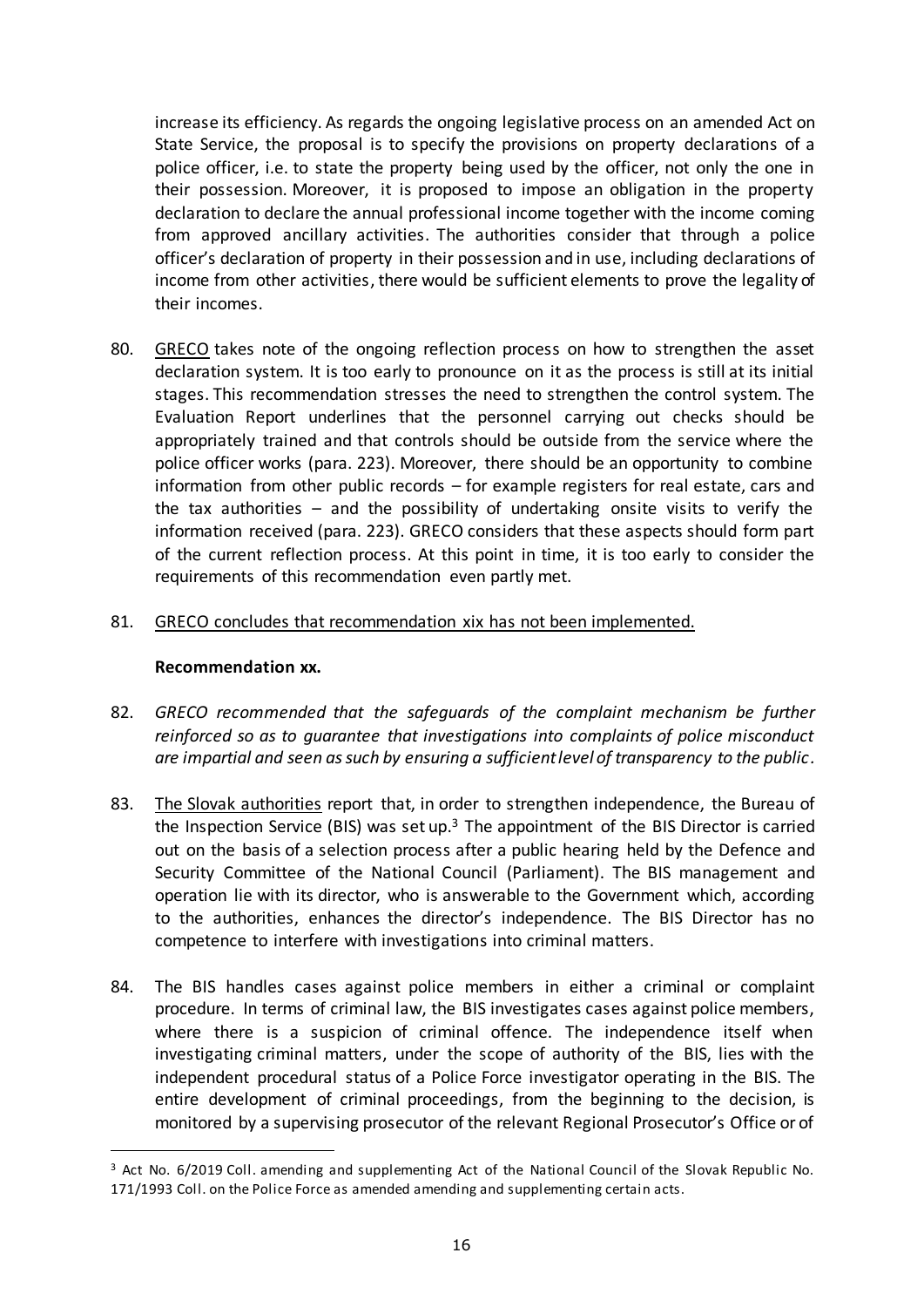the Special Prosecution Office. Subsequently, every decision of a Police Force investigator operating in the BIS must be examined by the supervising prosecutor.

- 85. At the beginning of 2021 a meeting of representatives of the BIS, Ministry of Justice and Office of the Public Defender of Rights assessed the possibility for the Public Defender of Rights, within the investigation conducted by the BIS against a police officer, to submit a motion to supplement the inquiry, which would need to be evaluated by the investigator and substantiated in case of rejection. One of the conclusions of the discussions was that a representative of the General Prosecutors Office had to be included into the process. The participating bodies are to further examine this option.
- 86. The complaint procedure deals with motions against police officers who allegedly acted in breach of the law or internal regulations of the Ministry of the Interior, which, depending on the severity and nature of the breach, cannot be inspected by criminal law bodies. Breaches are investigated in the field of internal inspection, financial inspection, personal data protection, complaint handling conducted by an inspection body of the BIS. Investigations into police officers' misconduct and complaints against their actions are therefore conducted by a body independent from the Police Force structures. The BIS provides the public with information on their activity by means of regular reports on the criminal activity of police officers and complaint handling.
- 87. GRECO notes that the complaint mechanism remains the same as described in the Evaluation Report, as the BIS had already been established. According to the Evaluation Report, while inspection services are technically autonomous from the Police Force, which is positive, a number of interlocutors had reported that an apparent lack of independence was detrimental to the way the complaint system is viewed by the public (para. 231). As a consequence, in order to increase public trust in the police and avoiding the current perception of "the police investigating the police", the authorities were to strengthen safeguards to ensure that investigations are truly impartial and seen as such by the public in being sufficiently transparent (para. 231). For this reason GRECO considers it positive that discussions are ongoing with the Public Defender of Rights on his involvement in the investigation process into alleged misconduct of police members. However, this process has just been initiated and it is therefore too soon to consider it sufficient to deem the recommendation partly implemented.

# 88. GRECO concludes that recommendation xx has not been implemented.

#### **Recommendation xxi.**

- 89. *GRECO recommended (i) that the effectiveness of the protection of whistleblowers be improved in terms of the processing of such reports, in particular in respect of the independence and autonomy of the processing authority and (ii) that police members be trained and informed on a regular basis about whistleblowing protection measures*.
- 90. The Slovak authorities report, in respect of part (i) of the recommendation, that the guarantee of effectiveness of an investigation into an anti-social activity report (whistleblowing report) depends mainly on the impartiality of a responsible person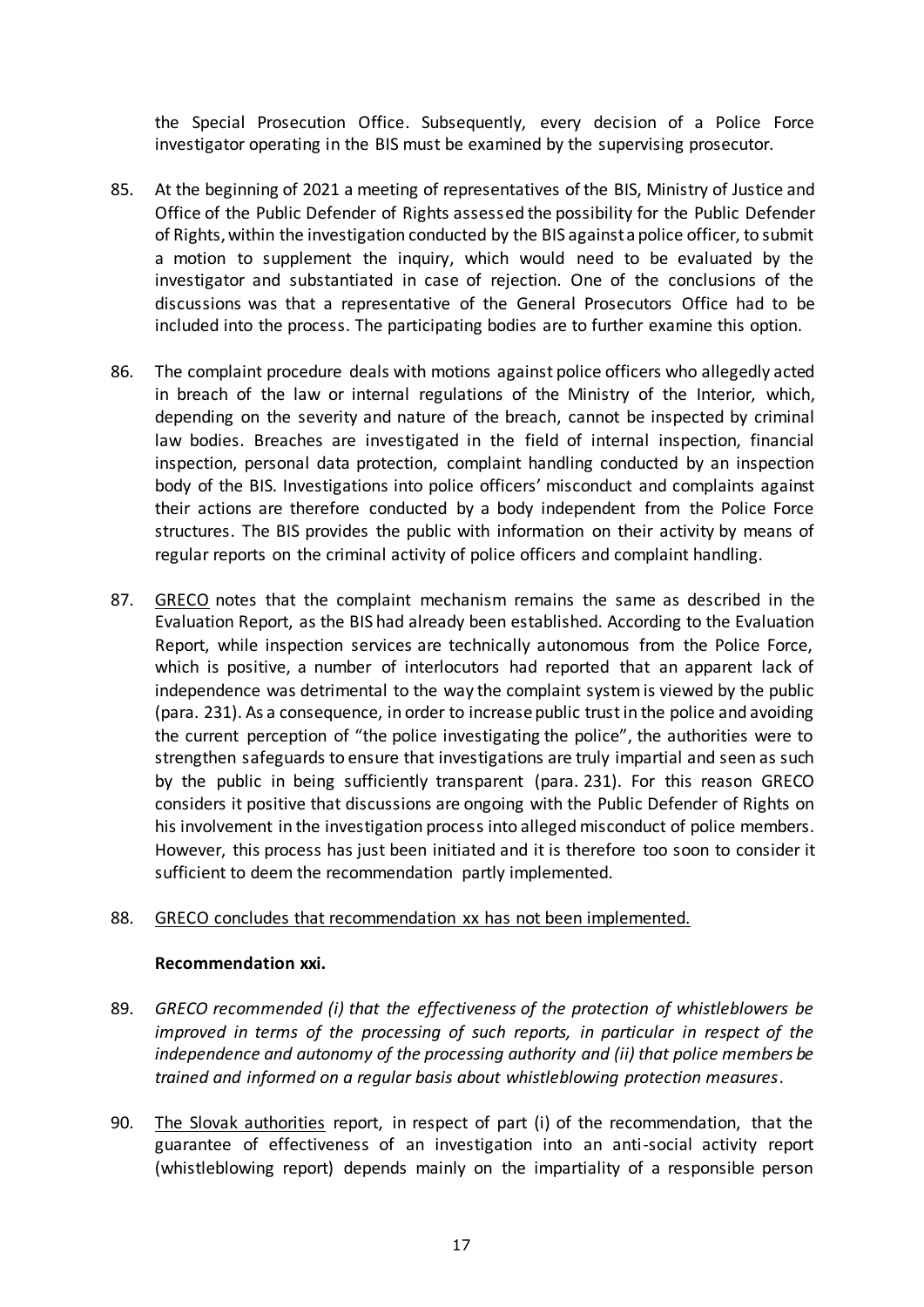dealing with the investigation and their expertise in the field of internal inspections, financial inspections, personal data protection, complaints and petition handling. Therefore, according to the authorities, as an independent and separate expert body under the scope of authority of the Ministry of the Interior, the BIS can be considered such a responsible body. The BIS registers and investigates the reports in question within the internal system of report inspections, pursuant to Act No. 54/2019 Coll. on the Protection of Whistleblowers and on Amendment and Supplementation of Certain Acts. Regulation of the Ministry of the Interior No. 99/2019 on Internal System of Reports on Anti-social Activity Handling sets out the details for submitting, verifying, registering, elucidating the person's case, and the processing of personal data. As to anonymous reports, they can be submitted via e-mail or in writing to the BIS. As regards the protection of whistleblowers, when the responsible person is getting acquainted with the content of the motion, they must withhold the identity of the whistleblower. Whistleblowers are entitled to apply for protection orally or in writing (to the prosecutor or the police when submitting a criminal complaint). Protection is granted by the prosecutor who first verifies whether the conditions are met.

- 91. A regards part (ii) of the recommendation, the Crime Prevention Department of the Office of the Minister of the Interior, in cooperation with the Government Office and the BIS, conducts online training dealing with reporting corruption and protection of whistleblowers. Their objective is to raise the awareness of employees on these issues and gradually educate all employees of the Ministry of the Interior. Similarly, employees participating in the national project "Improving the Access of Criminal Offence Victims to Services and Creation of Contact Points for the Victims" were trained to provide information on these issues via the information offices for criminal offence victims. Moreover, guidance materials were elaborated in order to increase awareness of the employees of the Ministry of the Interior; they are accessible on the webpage of the ministry and were distributed to all employees via email. Courses on reporting corruption and the protection of whistleblowers are organised for all staff of the Ministry of the Interior and nine such courses have been organised since 28 January 2021. Out of 518 attendees of these courses, 80 were members of the Police Force.
- 92. GRECO notes, in respect of part (i) of the recommendation, that the BIS has been entrusted with the processing of reports from whistleblowers from within the police. The Evaluation Report underlined that the role of whistleblowers was crucial as corruption was considered to be a highly latent phenomenon in the police force (para. 238). In view of that, the possibility for whistleblowers from within the Police Force to report to an independent body was to be explored. GRECO notes that such a role has been given to the BIS, which is not an independent body as it is answerable to the Ministry of the Interior  $-$  as is the Police Force  $-$  but an autonomous one, as it does not form part of the Police Force. Given the level of corruption, GRECO would have found it beneficial to entrust this role to an external independent body, such as the Office of the Protection of Whistleblowers, so as to further encourage reporting of misconduct from within the police. Previously, there had been no reports to the previous competent authority, and GRECO would like to have statistics showing that this structural change has been sufficient to prompt reports. GRECO also considers worth exploring how to strengthen the protection of whistleblowers and their anonymity from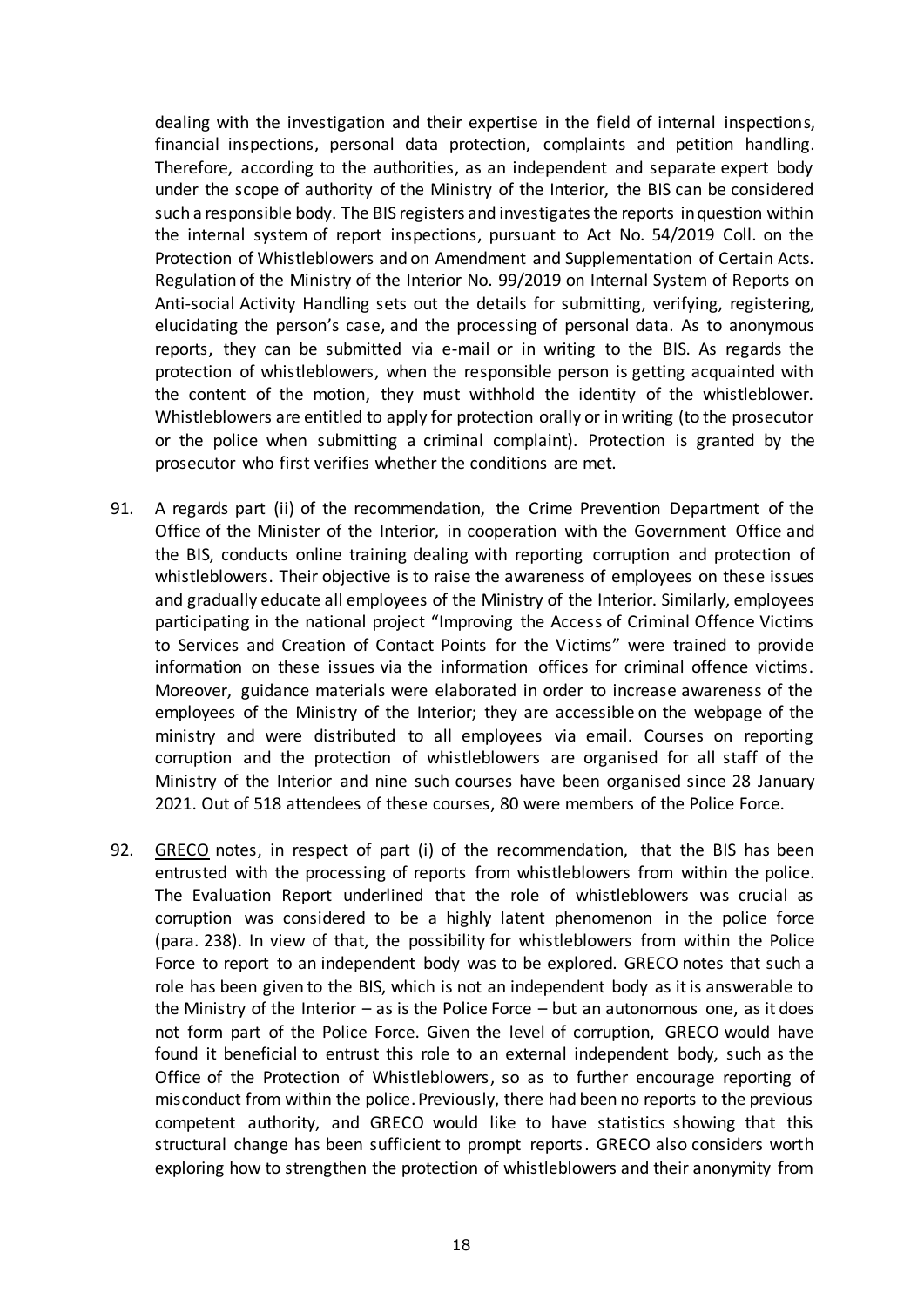within the police considering the particular risk existing for whistleblowers from within the police in the context described in the Evaluation Report (see for example para. 162).

- 93. As regards part (ii) of the recommendation, GRECO notes that online training on reporting corruption and the protection of whistleblowers has been organised within the Police Force. Some contact points have been trained to be able to provide advice, and guidance material has been produced and distributed to all police members. GRECO welcomes the regular organisation of courses on the protection of whistleblowers since the beginning of the year but notes that only 80 police staff have attended them so far and considers that it ought to be made compulsory.
- 94. GRECO concludes that recommendation xxi has been partly implemented.

# **III. CONCLUSIONS**

- 95. **In view of the foregoing, GRECO concludes that the Slovak Republic hassatisfactorily implemented two of the twenty-one recommendations contained in the Fifth Round Evaluation Report.** Of the remaining recommendations three have been partly implemented and sixteen have not been implemented.
- 96. More specifically, recommendations xi and xiii have been implemented satisfactorily, recommendations xiv, xv and xxi have been partly implemented and recommendations i to x, xii, and xvi to xx have not been implemented.
- 97. With regard to top executive functions, while there has been no tangible progress, a revised National Anti-corruption Programme is being prepared whose aim is to address expressly GRECO's recommendations. GRECO can only encourage the authorities to pursue this process toward compliance with its recommendations.
- 98. Regarding law enforcement agencies, progress has been made, more particularly on the identification of risks, mechanism to assess them and measures to be taken to address them. Moreover, an Action Plan for the Fight against Corruption in the Police Force formulates specific measures to be taken within a given timeframe. However, while work on a revised Code of Conduct for Police Members has been initiated, it is in its early stages. Training has continued, but the revised Code of Conduct supplemented by practical guidance should form the backbone of both initial and ongoing training. A reflection on including the Public Defender of Rights into disciplinary procedures led by the Bureau of the Inspection Service is currently explored, which could be a positive development to strengthen the appearance of independence of internal investigations and its transparency. Overall, a number of steps have been initiated but they need to be followed through in compliance with the requirements of GRECO's recommendations.
- 99. In view of the above, GRECO notes that further progress is necessary to demonstrate an acceptable level of compliance with the recommendations within the next 18 months. Pursuant to Rule 31 revised bis, paragraph 8.2 of its Rules of Procedure, GRECO invites the Head of delegation of the Slovak Republic to submit additional information